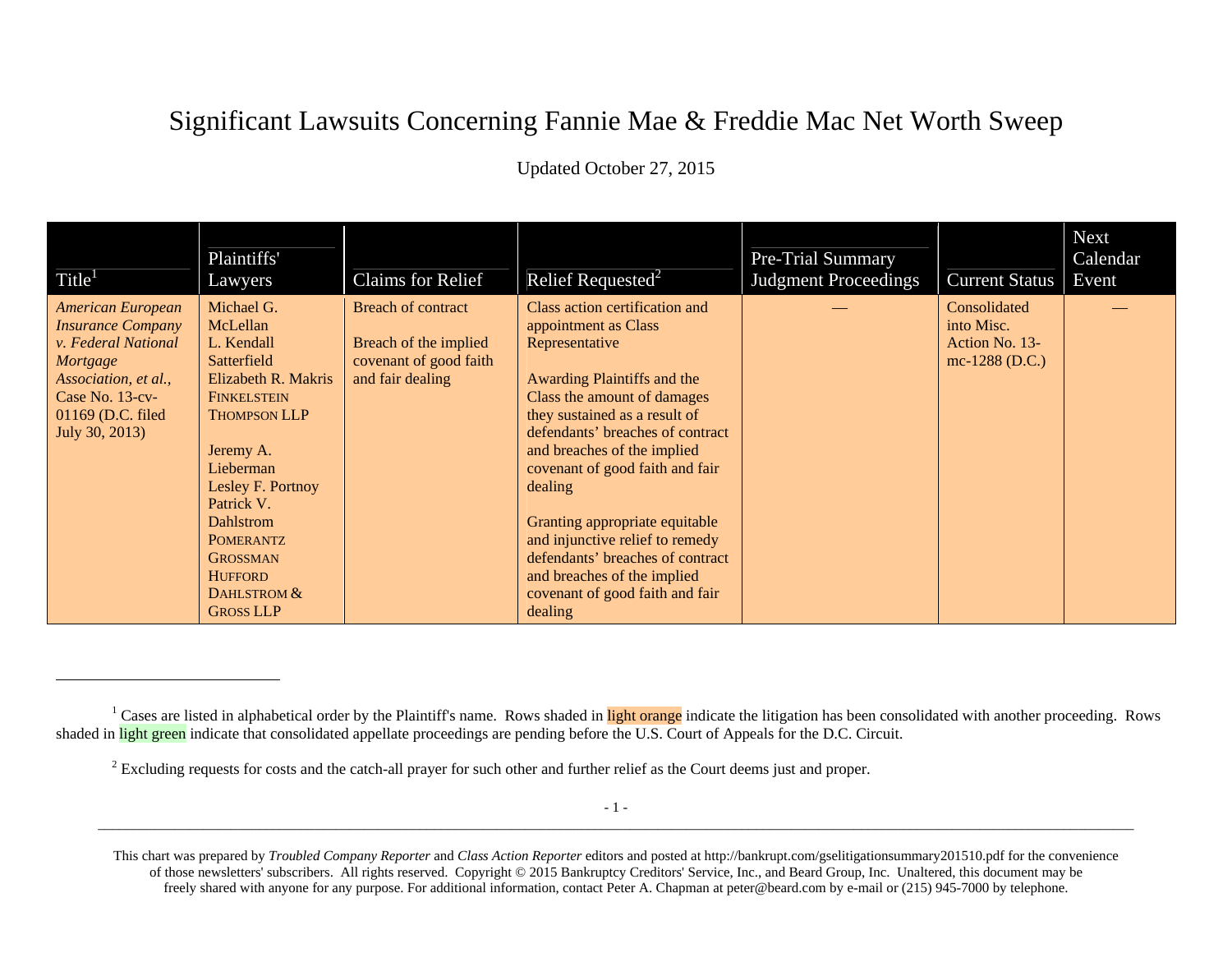| Title <sup>1</sup>                                                                                                | Plaintiffs'<br>Lawyers                                                                                                                                                                                               | <b>Claims for Relief</b>                       | Relief Requested <sup>2</sup>                                                                                                                                                         | <b>Pre-Trial Summary</b><br><b>Judgment Proceedings</b> | <b>Current Status</b>                                                                                   | <b>Next</b><br>Calendar<br>Event |
|-------------------------------------------------------------------------------------------------------------------|----------------------------------------------------------------------------------------------------------------------------------------------------------------------------------------------------------------------|------------------------------------------------|---------------------------------------------------------------------------------------------------------------------------------------------------------------------------------------|---------------------------------------------------------|---------------------------------------------------------------------------------------------------------|----------------------------------|
| American European<br><b>Insurance Company</b><br>v. USA, Case No.<br>13-496 (Ct. Fed. Cl.<br>filed July 19, 2013) | Jeremy A.<br>Lieberman<br>Lesley F. Portnoy<br>Patrick V.<br><b>Dahlstrom</b><br><b>POMERANTZ</b><br><b>GROSSMAN</b><br><b>HUFFORD</b><br>DAHLSTROM &<br><b>GROSS LLP</b><br>Charles J. Piven<br><b>BROWER PIVEN</b> | Just compensation under<br>the Fifth Amendment | Class certification and<br>appointment as Class<br>Representative<br><b>Awarding Plaintiff and the Class</b><br>just compensation for the<br>Government's taking of their<br>property |                                                         | Consolidated<br>with <i>Cacciapalle</i><br>v. United States,<br>Case No. 13-466<br>$($ Ct. Fed. Cl. $)$ |                                  |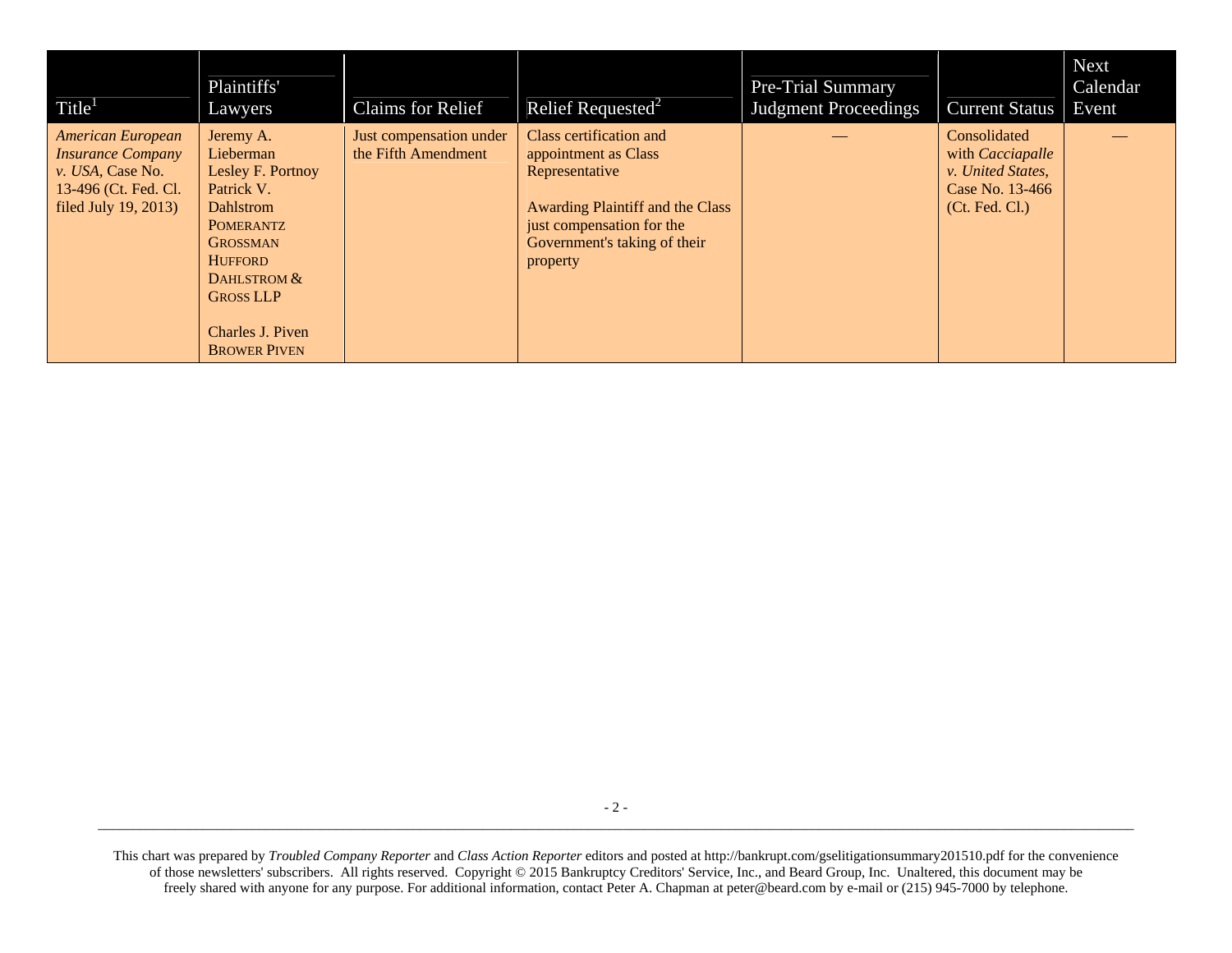| Title <sup>1</sup>                                                                                                                                                       | Plaintiffs'<br>Lawyers                                                                                      | Claims for Relief                                                                                                                                                                                                                                                                                                                                                                                                                                                                                                                                                                                                                                                                                       | Relief Requested <sup>2</sup>                                                                                                                                                                                                                                                                                                                                                                                                                                                                                                                                                                                                                                                                                     | Pre-Trial Summary<br><b>Judgment Proceedings</b>                                                                                                                                                                                                                                                                                                                                                                              | <b>Current Status</b>                                                                                                                                                                                                                                                                                                                                                                                                                                                                                                                                                                             | Next<br>Calendar<br>Event |
|--------------------------------------------------------------------------------------------------------------------------------------------------------------------------|-------------------------------------------------------------------------------------------------------------|---------------------------------------------------------------------------------------------------------------------------------------------------------------------------------------------------------------------------------------------------------------------------------------------------------------------------------------------------------------------------------------------------------------------------------------------------------------------------------------------------------------------------------------------------------------------------------------------------------------------------------------------------------------------------------------------------------|-------------------------------------------------------------------------------------------------------------------------------------------------------------------------------------------------------------------------------------------------------------------------------------------------------------------------------------------------------------------------------------------------------------------------------------------------------------------------------------------------------------------------------------------------------------------------------------------------------------------------------------------------------------------------------------------------------------------|-------------------------------------------------------------------------------------------------------------------------------------------------------------------------------------------------------------------------------------------------------------------------------------------------------------------------------------------------------------------------------------------------------------------------------|---------------------------------------------------------------------------------------------------------------------------------------------------------------------------------------------------------------------------------------------------------------------------------------------------------------------------------------------------------------------------------------------------------------------------------------------------------------------------------------------------------------------------------------------------------------------------------------------------|---------------------------|
| Arrowood Indemnity<br>Co., et al. v. Federal<br><b>National Mortgage</b><br>Association, et al.,<br>Case No. 13-cv-1439<br>(D.C. filed Sept. 12,<br>2013) (Lamberth, J.) | Drew W. Marrocco<br>Michael H. Barr<br>Richard M.<br>Zuckerman<br>Sandra D. Hauser<br><b>DENTONS US LLP</b> | <b>Against Treasury and</b><br>Secretary Lew for<br>violation of the<br>Administrative<br>Procedure Act: (i)<br>Treasury's conduct<br>exceeds its statutory<br>authority under HERA<br>and (ii) Treasury's<br>conduct was arbitrary<br>and capricious<br><b>Against FHFA and</b><br><b>Acting Director</b><br>DeMarco for violation<br>of the Administrative<br>Procedure Act: (i) The<br>FHFA's conduct<br>exceeds its statutory<br>authority under HERA<br>and (ii) the FHFA's<br>conduct was arbitrary<br>and capricious<br>Against Fannie Mae,<br>Freddie Mac, and<br>FHFA, as Conservator,<br>for breach of contract<br>and breach of the<br>implied covenant of<br>good faith and fair<br>dealing | Declaring that the Third<br>Amendment, and its adoption,<br>are not in accordance with<br><b>HERA</b><br>Vacating and setting aside the<br>Third Amendment and<br>providing that all payments<br>made by Fannie and Freddie<br>under the Third Amendment, in<br>excess of the amounts which<br>would have been due as<br>dividends absent the Third<br>Amendment, be treated as a<br>redemption of Senior Preferred<br><b>Stock</b><br><b>Enjoining Defendants from</b><br>implementing, applying, or<br>taking any action whatsoever<br>pursuant to the Third<br>Amendment<br>If injunctive relief is not granted,<br>awarding Arrowood damages<br>[for the] par value of their Junior<br><b>Preferred Stock</b> | Treasury's Motion to<br>Dismiss Filed (Doc. 35)<br>Fannie Mae's Motion to<br>Dismiss Filed (Doc. 36)<br>Plaintiffs' Objection and<br><b>Cross-Motion for Summary</b><br>Judgment Filed (Docs. 44<br>and $45$ )<br><b>Treasury's Reply Filed</b><br>(Docs. 48 and 49)<br><b>Fannie Mae's Reply Filed</b><br>(Docs. 50 and 51)<br><b>Plaintiff's Further Reply</b><br>(Doc. 54)<br>Case Dismissed (Doc. 59,<br>Sept. 30, 2014). | On appeal to the<br>U.S. Court of<br>Appeals for the<br>District of<br>Columbia Circuit<br>$(No. 14-5243)$<br><b>Summary of Issues</b><br>on Appeal<br>available at<br>http://is.gd/2qaxfK<br>Institutional<br>Appellants'<br><b>Opening Brief</b><br>filed June 29, 2015<br>Class Appellants'<br><b>Opening Brief</b><br>filed June 30, 2015<br>Seven <i>amicus</i><br>briefs in support of<br>Shareholder-<br>Appellants and one<br>neutral <i>amicus</i><br>brief of filed July<br>6, 2015<br><b>Briefing</b><br>suspended pending<br>resolution of a<br>motion to<br>supplement the<br>record |                           |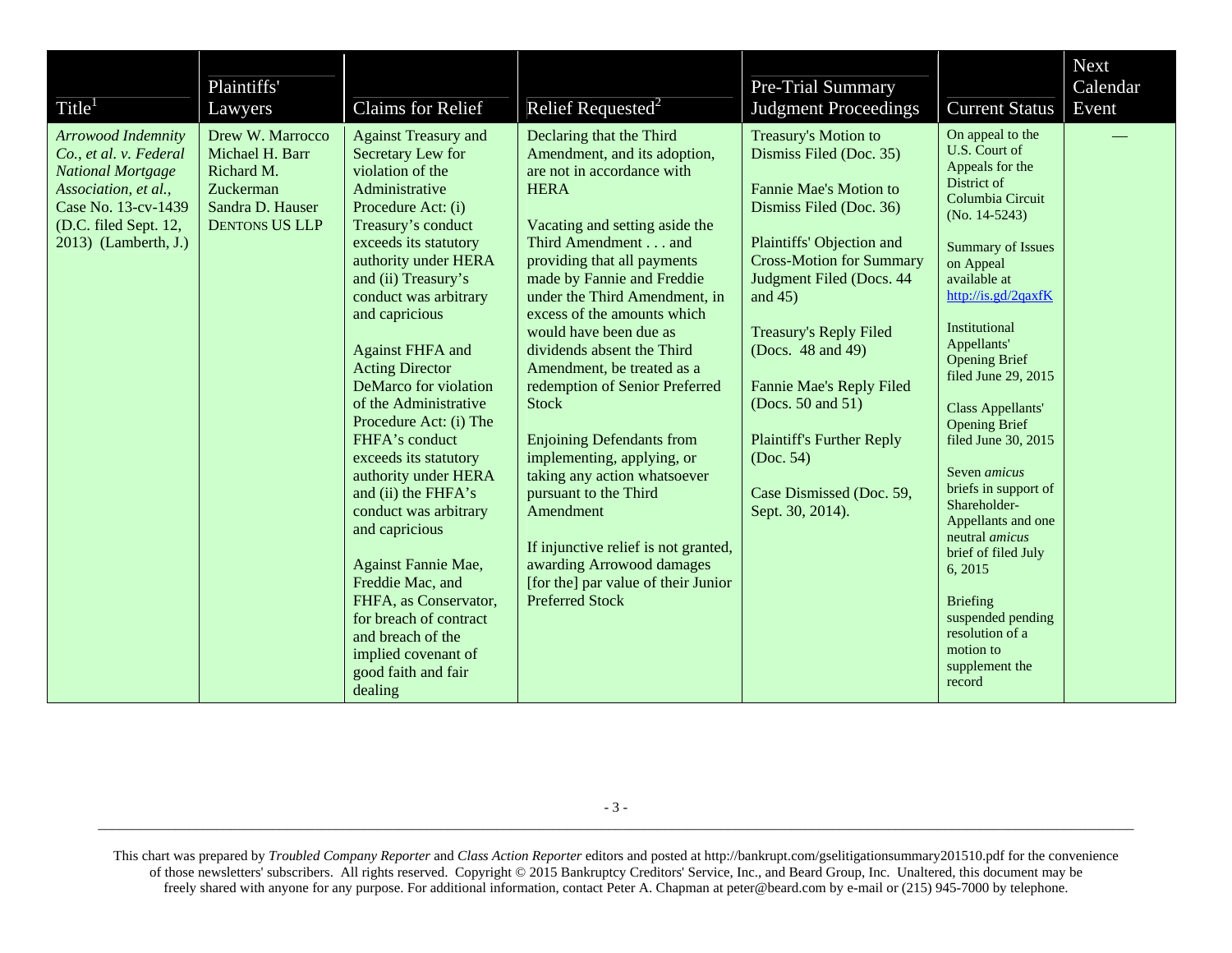| Title <sup>1</sup>                                                                                                                            | Plaintiffs'<br>Lawyers                                                                                                                                     | Claims for Relief                                                                                    | Relief Requested <sup>2</sup>                                                                                                                                                                                                                                                                                                                                                                                                                                                  | Pre-Trial Summary<br><b>Judgment Proceedings</b>                                                                      | <b>Current Status</b>                                                                                                                                                                   | Next<br>Calendar<br>Event |
|-----------------------------------------------------------------------------------------------------------------------------------------------|------------------------------------------------------------------------------------------------------------------------------------------------------------|------------------------------------------------------------------------------------------------------|--------------------------------------------------------------------------------------------------------------------------------------------------------------------------------------------------------------------------------------------------------------------------------------------------------------------------------------------------------------------------------------------------------------------------------------------------------------------------------|-----------------------------------------------------------------------------------------------------------------------|-----------------------------------------------------------------------------------------------------------------------------------------------------------------------------------------|---------------------------|
| Arrowood Indemnity<br>$Co.$ , et al. v. USA,<br>Case No. 13-698 (Ct.<br>Fed. Cl. filed Sept.<br>18, 2013) (Sweeney,<br>$J.$ )                 | Drew W. Marrocco<br>Michael H. Barr<br>Richard M.<br>Zuckerman<br>Sandra Hauser<br><b>DENTONS US LLP</b>                                                   | Against the United<br><b>States of America for</b><br>just compensation under<br>the Fifth Amendment | Awarding Arrowood Parties just<br>compensation for the<br>Government's taking of their<br>property                                                                                                                                                                                                                                                                                                                                                                             | Requests by the<br>Government for more time<br>to answer or respond. See<br>Docs. 19, 16, 15, 12, 11, 10,<br>9 and 8. | Government's<br>answer or<br>response to<br>Arrowood's<br>Complaint due<br>within 60 days<br>following<br>completion of<br>jurisdictional<br>discovery in<br>Fairholme. See<br>Doc. 25. |                           |
| Borodkin, et al. v.<br><b>Federal National</b><br>Mortgage<br>Association, et al.,<br>Case No. 13-cv-<br>01443 (D.C. filed<br>Sept. 20, 2013) | Craig L. Briskin<br>MEHRI & SKALET,<br><b>PLLC</b><br>Barbara J. Hart<br>Thomas A. Skelton<br><b>LOWEY</b><br><b>DANNENBERG</b><br><b>COHEN &amp; HART</b> | <b>Breach of contract</b><br>Breach of the implied<br>covenant of good faith<br>and fair dealing     | Class action certification and<br>appointment as Class<br>Representative<br>Awarding Plaintiffs and the<br>Class the amount of damages<br>they sustained as a result of<br>defendants' breaches of contract<br>and breaches of the implied<br>covenant of good faith and fair<br>dealing<br>Granting appropriate equitable<br>and injunctive relief to remedy<br>defendants' breaches of contract<br>and breaches of the implied<br>covenant of good faith and fair<br>dealing |                                                                                                                       | Consolidated<br>into Misc.<br>Action No. 13-<br>mc-1288 (D.C.)                                                                                                                          |                           |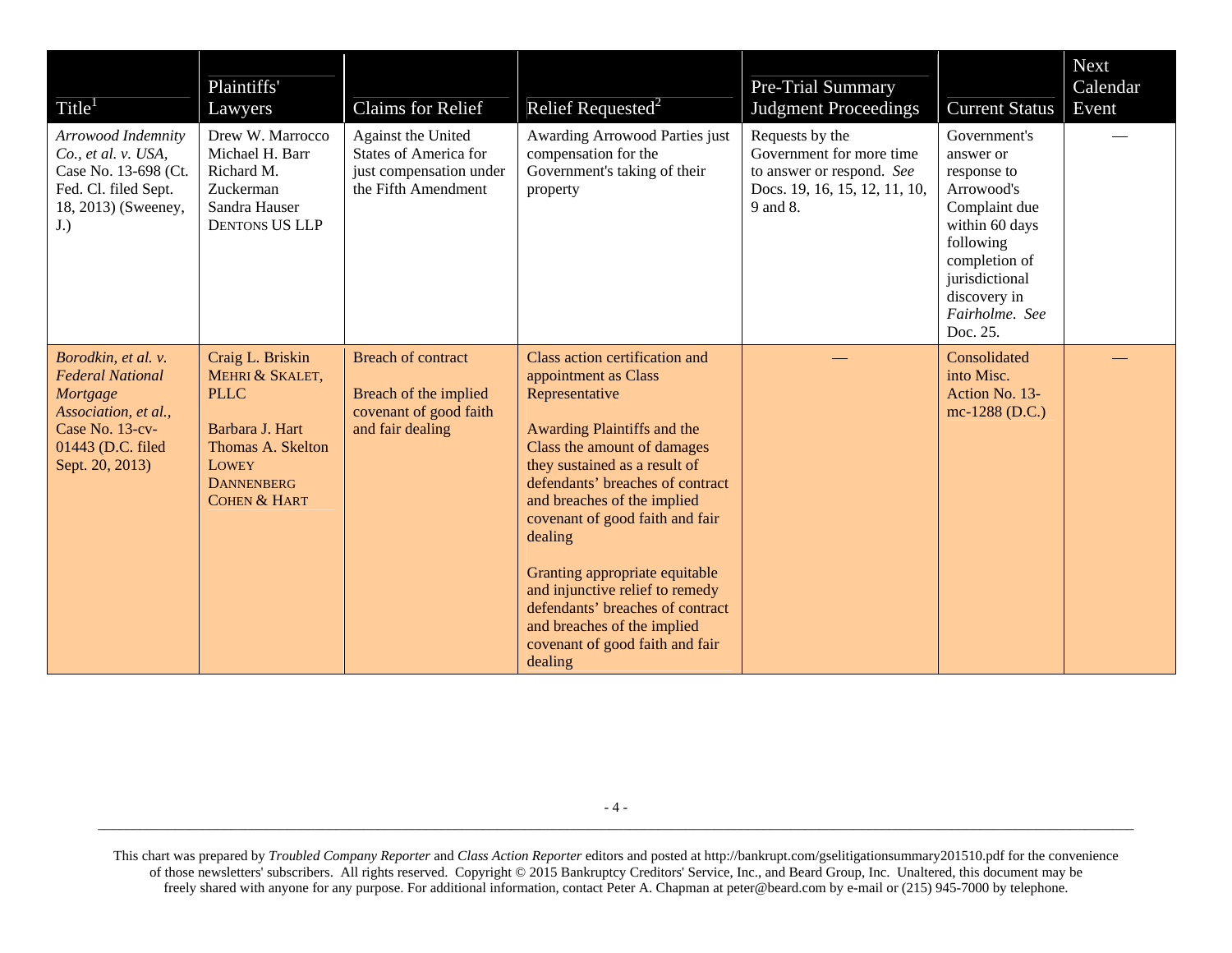| Title <sup>1</sup>                                                                                                                                                 | Plaintiffs'<br>Lawyers                                                                                                                                    | <b>Claims for Relief</b>                                                                         | Relief Requested <sup>2</sup>                                                                                                                                                                                                                                                                                                                                                                                                                                                  | <b>Pre-Trial Summary</b><br><b>Judgment Proceedings</b> | <b>Current Status</b>                                          | <b>Next</b><br>Calendar<br>Event |
|--------------------------------------------------------------------------------------------------------------------------------------------------------------------|-----------------------------------------------------------------------------------------------------------------------------------------------------------|--------------------------------------------------------------------------------------------------|--------------------------------------------------------------------------------------------------------------------------------------------------------------------------------------------------------------------------------------------------------------------------------------------------------------------------------------------------------------------------------------------------------------------------------------------------------------------------------|---------------------------------------------------------|----------------------------------------------------------------|----------------------------------|
| Cacciapalle, et al. v.<br><b>Federal National</b><br>Mortgage<br>Association, et al.,<br>Case No. $13-cv$<br>01149 (D.C. filed<br>July 29, 2013)<br>(Lamberth, J.) | Hamish P.M. Hume<br><b>BOIES, SCHILLER &amp;</b><br><b>FLEXNER LLP</b><br>Lee D. Rudy<br>Eric L. Zagar<br><b>KESSLER TOPAZ</b><br>MELTZER &<br>CHECK, LLP | <b>Breach of contract</b><br>Breach of the implied<br>covenant of good faith<br>and fair dealing | Class action certification and<br>appointment as Class<br>Representative<br>Awarding Plaintiffs and the<br>Class the amount of damages<br>they sustained as a result of<br>defendants' breaches of contract<br>and breaches of the implied<br>covenant of good faith and fair<br>dealing<br>Granting appropriate equitable<br>and injunctive relief to remedy<br>defendants' breaches of contract<br>and breaches of the implied<br>covenant of good faith and fair<br>dealing |                                                         | Consolidated<br>into Misc.<br>Action No. 13-<br>mc-1288 (D.C.) |                                  |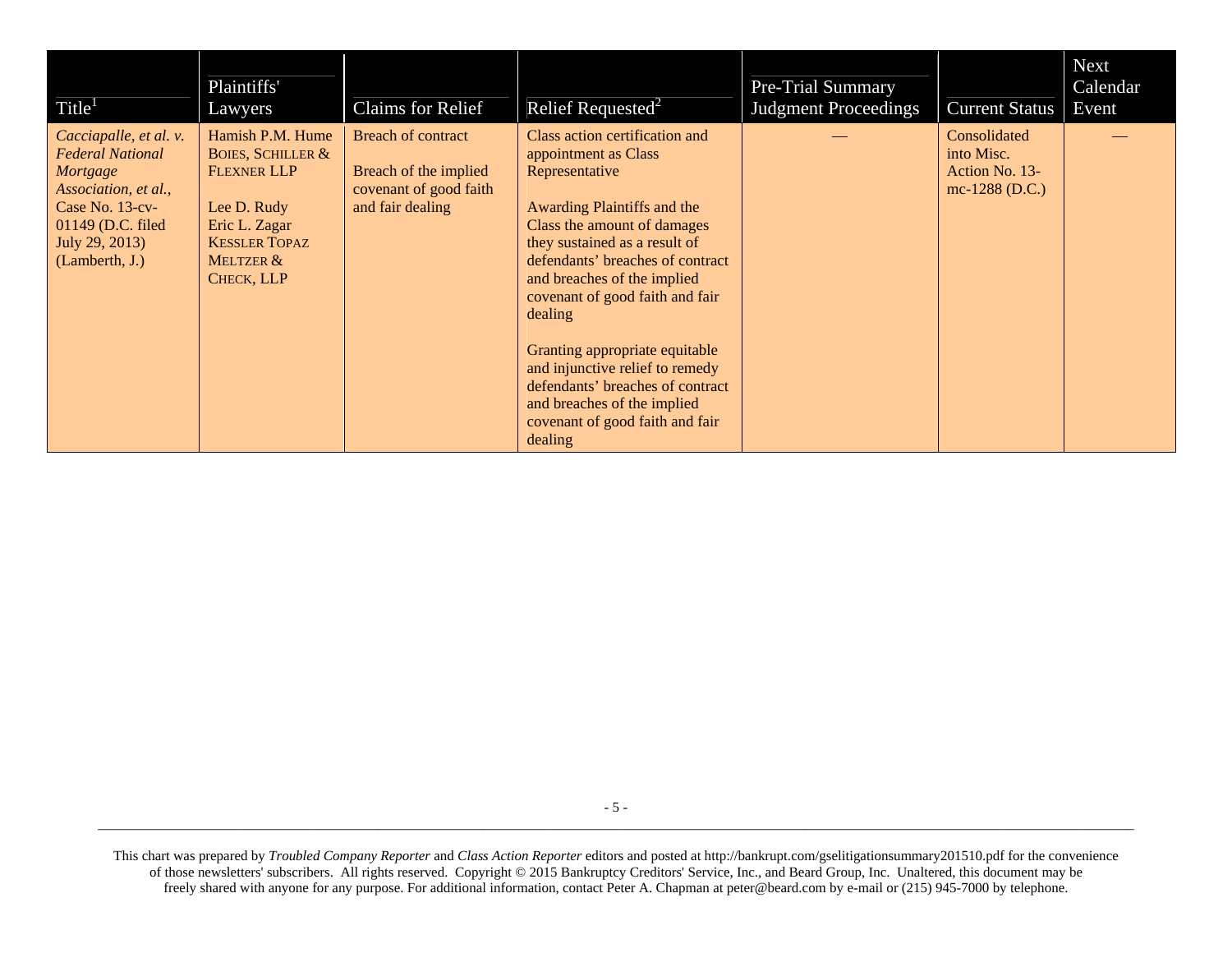| Title <sup>1</sup>                                                                                       | Plaintiffs'<br>Lawyers                                                                                                                                    | Claims for Relief                                                                                    | Relief Requested <sup>2</sup>                                                                                                                              | Pre-Trial Summary<br><b>Judgment Proceedings</b>  | <b>Current Status</b>                                                                                                                                                                                                                                                                                                                                                                                                                                                                                                                           | <b>Next</b><br>Calendar<br>Event |
|----------------------------------------------------------------------------------------------------------|-----------------------------------------------------------------------------------------------------------------------------------------------------------|------------------------------------------------------------------------------------------------------|------------------------------------------------------------------------------------------------------------------------------------------------------------|---------------------------------------------------|-------------------------------------------------------------------------------------------------------------------------------------------------------------------------------------------------------------------------------------------------------------------------------------------------------------------------------------------------------------------------------------------------------------------------------------------------------------------------------------------------------------------------------------------------|----------------------------------|
| Cacciapalle, et al. v.<br>USA, Case No.<br>13-466 (Ct. Fed. Cl.<br>filed July 10, 2013)<br>(Sweeney, J.) | Hamish P.M. Hume<br><b>BOIES, SCHILLER &amp;</b><br><b>FLEXNER LLP</b><br>Lee D. Rudy<br>Eric L. Zagar<br><b>KESSLER TOPAZ</b><br>MELTZER &<br>CHECK, LLP | Against the United<br><b>States of America for</b><br>just compensation under<br>the Fifth Amendment | Class action certification and<br>appointment as Class<br>Representative<br>Awarding just compensation for<br>the Government's taking of their<br>property | Government's Motion to<br>Dismiss Filed (Doc. 42) | <b>Briefing</b><br>regarding the<br>motion to<br>dismiss is stayed<br>pending the<br>conclusion of<br>jurisdictional<br>discovery in<br>Fairholme. Once<br>the parties in<br>Fairholme file a<br>postdiscovery<br>joint status<br>report, the court<br>will issue an<br>order in this case<br>regarding further<br>proceedings.<br>See Doc. 46.<br>Granted<br>permission to<br>participate in<br>jurisdictional<br>discovery in<br>Fairholme. See<br>Doc. 59 filed in<br>Cacciapalle v.<br>United States,<br>Case No. 13-466<br>(Ct. Fed. Cl.). |                                  |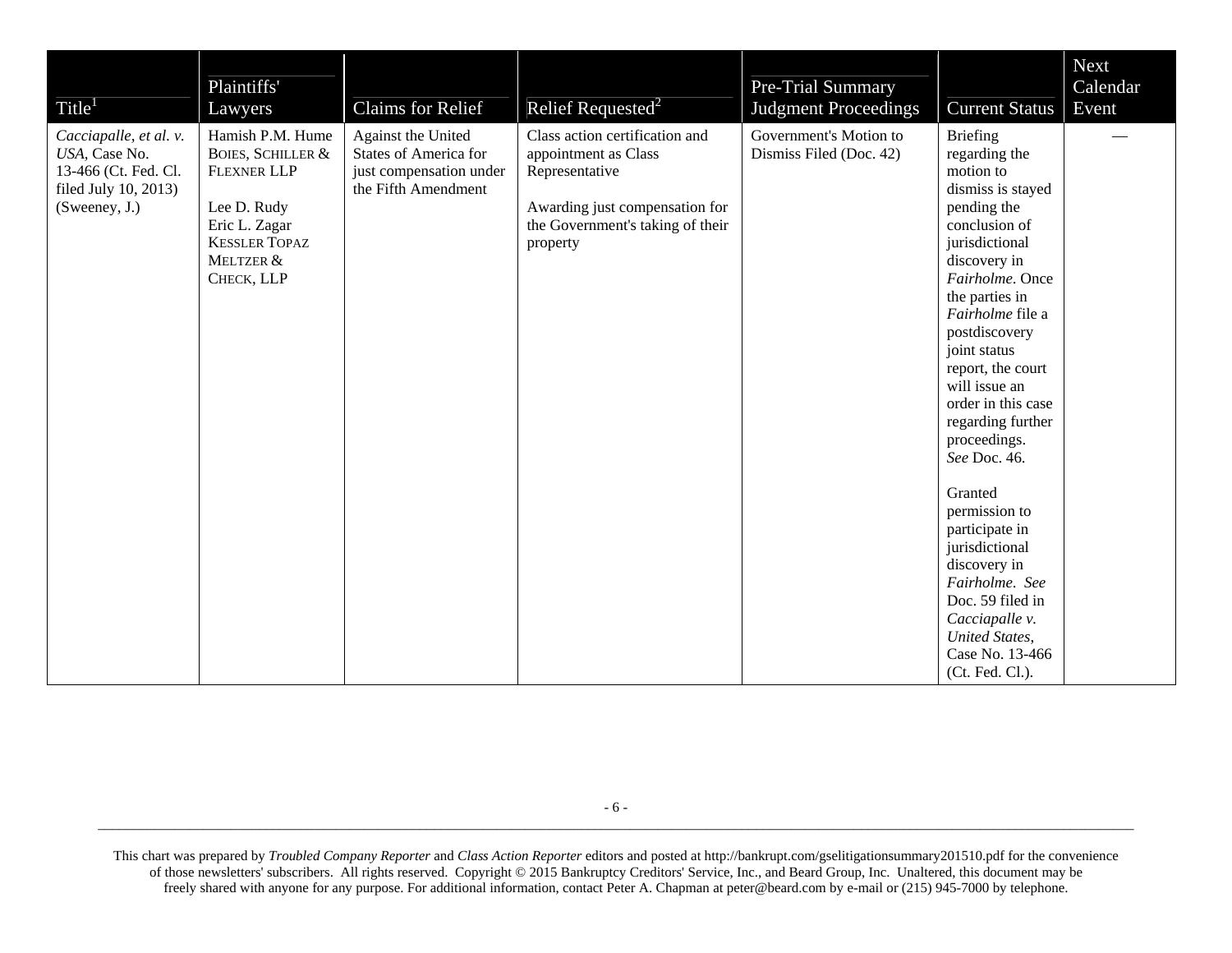| Title <sup>1</sup>                                                                                                   | Plaintiffs'<br>Lawyers                                                                     | Claims for Relief                                                                                                                                                                                                                                                                                                                                                                                                                                                                                                                                                                                                                                                               | Relief Requested <sup>2</sup>                                                                                                                                                                                                                                                                                                                                                                                                                                                                                                                                                   | Pre-Trial Summary<br><b>Judgment Proceedings</b> | <b>Current Status</b>                                          | Next<br>Calendar<br>Event |
|----------------------------------------------------------------------------------------------------------------------|--------------------------------------------------------------------------------------------|---------------------------------------------------------------------------------------------------------------------------------------------------------------------------------------------------------------------------------------------------------------------------------------------------------------------------------------------------------------------------------------------------------------------------------------------------------------------------------------------------------------------------------------------------------------------------------------------------------------------------------------------------------------------------------|---------------------------------------------------------------------------------------------------------------------------------------------------------------------------------------------------------------------------------------------------------------------------------------------------------------------------------------------------------------------------------------------------------------------------------------------------------------------------------------------------------------------------------------------------------------------------------|--------------------------------------------------|----------------------------------------------------------------|---------------------------|
| Cane v. Federal<br><b>Housing Finance</b><br>Agency, et al., Case<br>No. 13-cv-01184<br>(D.C. filed Aug. 1,<br>2013) | David L. Wales<br><b>BERNSTEIN</b><br><b>LITOWITZ BERGER</b><br>& GROSSMANN,<br><b>LLP</b> | <b>Breach of contract</b><br>against FHFA for (i)<br>modification of<br>the certificates and<br>series of stock without<br>shareholders' consent<br>and (ii) elimination of<br>dividends<br>Anticipatory breach of<br>contract against FHFA<br>for repudiation of<br>shareholders' right to<br>any eventual liquidation<br>surplus<br>Breach of the implied<br>covenant of good faith<br>and fair dealing against<br><b>FHFA</b><br>Violation of the<br>Administrative<br>Procedure Act because<br>Treasury and FHFA's<br>conduct (i) exceeded<br>their statutory authority<br>and (ii) was arbitrary<br>and capricious<br>No just compensation<br>under the Fifth<br>Amendment | Class action certification and<br>appointment as Class<br>Representative<br>Compensatory damages to be<br>determined at trial<br>Just compensation under the<br><b>Fifth Amendment for Treasury</b><br>and FHFA's taking of Plaintiffs'<br>property<br>Declaring that the Third<br>Amendment, and its adoption,<br>violate HERA<br>Vacating and setting aside the<br><b>Third Amendment</b><br><b>Enjoining Defendants from</b><br>implementing, applying, or<br>taking any action whatsoever<br>pursuant to the Third<br>Amendment, and from any<br>further violations of HERA |                                                  | Consolidated<br>into Misc.<br>Action No. 13-<br>mc-1288 (D.C.) |                           |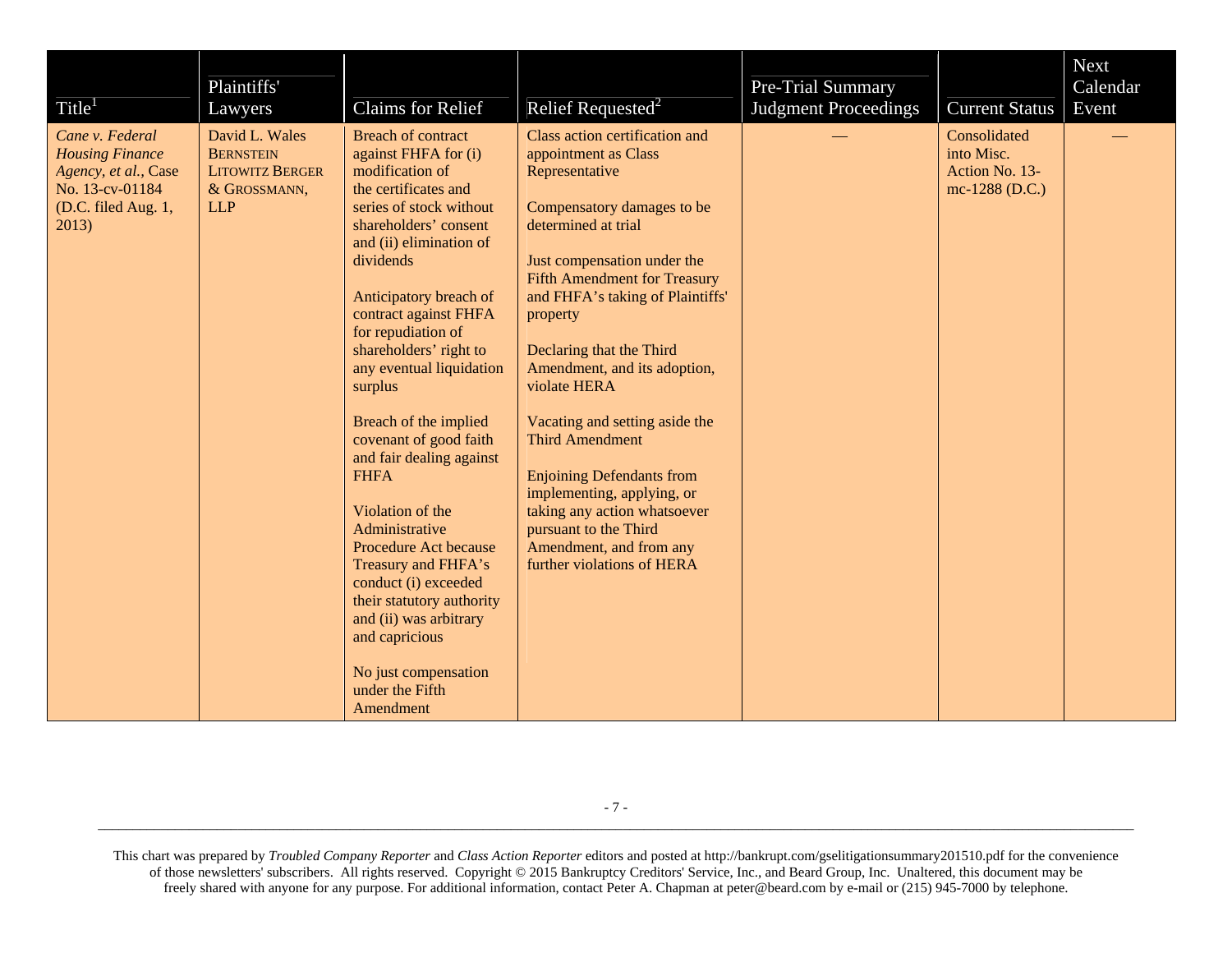| Title <sup>1</sup>                                                                                                                                                                                        | Plaintiffs'<br>Lawyers                                                                                                                                                                                                                                       | <b>Claims for Relief</b>                                                                                                                                                                                                                                                                                                                                                                                                                                                      | Relief Requested <sup>2</sup>                                                                                                                                                                                                                                                                                                                                                                                                                                                                                                                                            | Pre-Trial Summary<br><b>Judgment Proceedings</b>                                                                                                                                                                                                                                                                                                                                                                                                                                   | <b>Current Status</b> | <b>Next</b><br>Calendar<br>Event |
|-----------------------------------------------------------------------------------------------------------------------------------------------------------------------------------------------------------|--------------------------------------------------------------------------------------------------------------------------------------------------------------------------------------------------------------------------------------------------------------|-------------------------------------------------------------------------------------------------------------------------------------------------------------------------------------------------------------------------------------------------------------------------------------------------------------------------------------------------------------------------------------------------------------------------------------------------------------------------------|--------------------------------------------------------------------------------------------------------------------------------------------------------------------------------------------------------------------------------------------------------------------------------------------------------------------------------------------------------------------------------------------------------------------------------------------------------------------------------------------------------------------------------------------------------------------------|------------------------------------------------------------------------------------------------------------------------------------------------------------------------------------------------------------------------------------------------------------------------------------------------------------------------------------------------------------------------------------------------------------------------------------------------------------------------------------|-----------------------|----------------------------------|
| Continental Western<br><b>Insurance Company</b><br>v. The Federal<br><b>Housing Finance</b><br>Agency, et al., Case<br>No. 14-cv-00042<br>(S.D. Iowa filed Feb.<br>5, 2014) (Pratt, J.;<br>Walters, M.J.) | Charles J. Cooper<br>Vincent J.<br>Colatriano<br>David H.<br>Thompson<br>Peter A. Patterson<br>COOPER & KIRK,<br><b>PLLC</b><br>Matthew G.<br>Whitaker<br>Matt M.<br>Dummermuth<br>Kendra L. Mills<br>Arnold<br>WHITAKER<br>HAGENOW &<br><b>GUSTOFF, LLP</b> | FHFA's conduct exceeds<br>its statutory authority as<br>conservator<br>Violation of the<br>Administrative<br>Procedure Act: FHFA's<br>conduct was arbitrary<br>and capricious<br>Treasury's conduct<br>exceeded its statutory<br>authority<br>Violation of the<br>Administrative<br>Procedure Act:<br>Treasury's conduct was<br>arbitrary and capricious<br>Breach of contract<br>Breach of implied<br>covenant of good faith<br>and fair dealing<br>Breach of fiduciary duty | Declaring that the Net Worth<br>Sweep and its adoption are<br>[illegal]<br>Declaring that the  dividends<br>to Treasury violated HERA<br>Declaring that Treasury's post-<br>2009 payments to Fannie and<br>Freddie violate HERA<br>Vacating and setting aside the<br>Net Worth Sweep, the<br>dividends, and Treasury's post-<br>2009 payments<br>Reducing the liquidation<br>preference of the Government<br>Stock;<br>Enjoining further dividend<br>payments or tinkering with the<br>accounting<br><b>Awarding Plaintiff damages</b><br>resulting from FHFA's breaches | FHFA's Motion to Dismiss<br>Filed (Doc. 23); Treasury's<br><b>Motion to Dismiss Filed</b><br>(Doc. 24); Continental<br>Western's Response to<br><b>Motion to Dismiss Filed</b><br>(Doc. 45); and Replies Filed<br>(Docs. 46 and 47).<br>Motion to Compel<br>production of<br><b>Administrative Record</b><br>Denied. See Doc. 42.<br>Supplemental Briefs re<br>Judge Lamberth's Sept. 30<br>Ruling Filed (Docs. 49 and<br>$52-55$ ).<br>Case Dismissed (Doc. 69,<br>Feb. 5, 2015). |                       |                                  |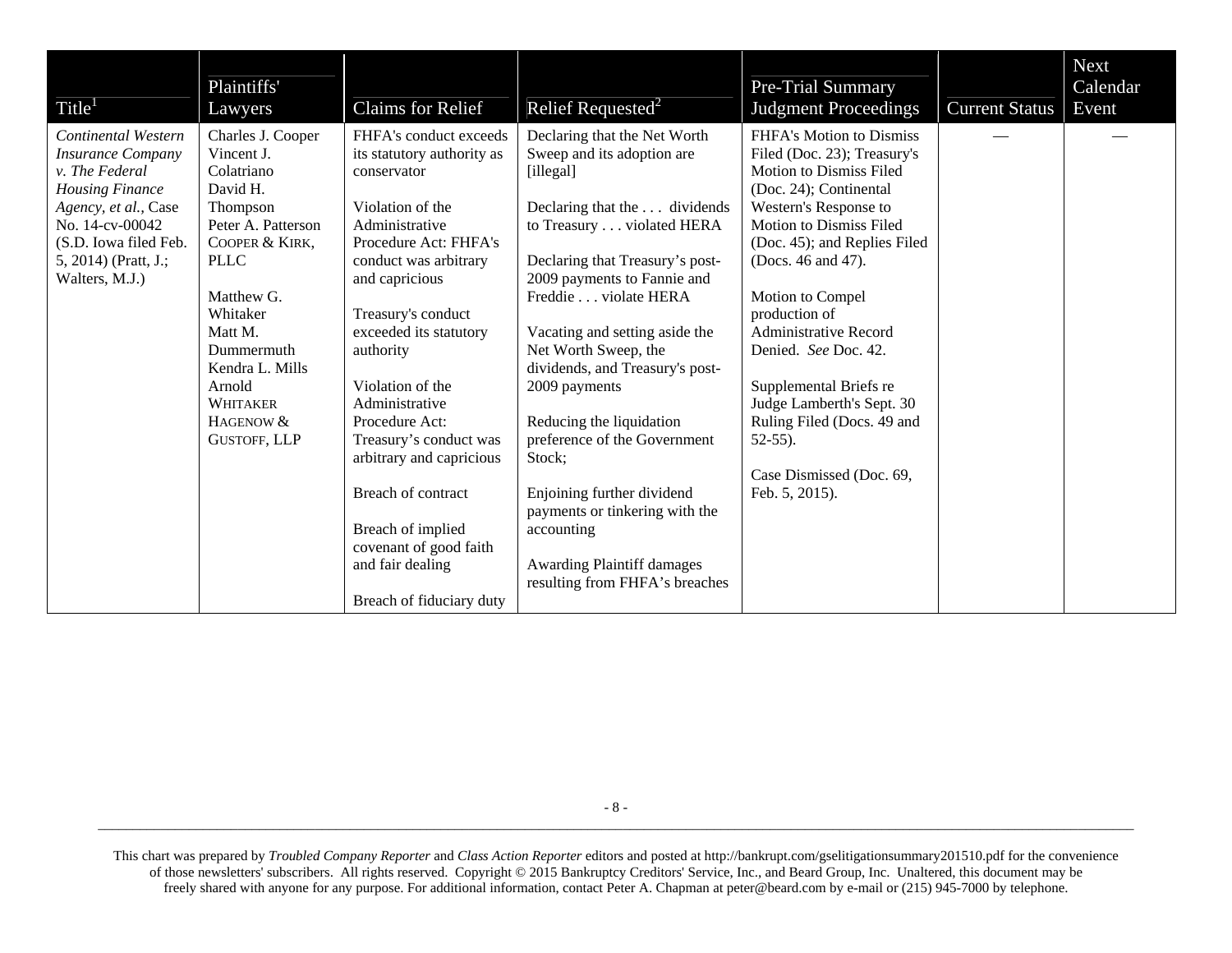| Title <sup>1</sup>                                                                                                    | Plaintiffs'<br>Lawyers                                                             | Claims for Relief                                                                                                            | Relief Requested <sup>2</sup>                                                                                                                                                                                                                                                                                                                                                                                                                                                                                                                                                                                                                                                                                                                                                                                                                                                                                                                                                    | Pre-Trial Summary<br><b>Judgment Proceedings</b> | <b>Current Status</b>                                          | <b>Next</b><br>Calendar<br>Event |
|-----------------------------------------------------------------------------------------------------------------------|------------------------------------------------------------------------------------|------------------------------------------------------------------------------------------------------------------------------|----------------------------------------------------------------------------------------------------------------------------------------------------------------------------------------------------------------------------------------------------------------------------------------------------------------------------------------------------------------------------------------------------------------------------------------------------------------------------------------------------------------------------------------------------------------------------------------------------------------------------------------------------------------------------------------------------------------------------------------------------------------------------------------------------------------------------------------------------------------------------------------------------------------------------------------------------------------------------------|--------------------------------------------------|----------------------------------------------------------------|----------------------------------|
| Dennis v. Federal<br><b>Housing Finance</b><br>Agency, et al., Case<br>No. 13-cv-01208<br>(D.C. filed Aug 5,<br>2013) | Reuben A. Guttman<br>Geoffrey C. Jarvis<br><b>GRANT &amp;</b><br><b>EISENHOFER</b> | <b>Breach of contract</b><br>Breach of the implied<br>covenant of good faith<br>and fair dealing<br>Breach of fiduciary duty | Class action certification,<br>appointment as Class<br>Representative, and confirmation<br>that this a proper derivative action<br>Declaring that defendants breached<br>the certificates of designation of the<br>Series S & T Preferred Stock<br>Awarding compensatory damages<br>Declaring that the Net Worth Sweep<br>was unfair to Fannie Mae, did not<br>further any valid business purpose,<br>did not reflect a good faith business<br>judgment as to what was in the best<br>interests of Fannie Mae or its<br>shareholders, and constituted waste<br>and a gross abuse of discretion<br>Declaring that, through the Net<br>Worth Sweep, defendants breached<br>their respective fiduciary duties to<br>Fannie Mae<br>Awarding compensatory damages<br>and disgorgement in favor of Fannie<br>Mae against defendants as a result<br>of their breach of their fiduciary<br>duties. $\ldots$<br>Granting equitable relief, including<br>rescission of the Net Worth Sweep |                                                  | Consolidated<br>into Misc.<br>Action No. 13-<br>mc-1288 (D.C.) |                                  |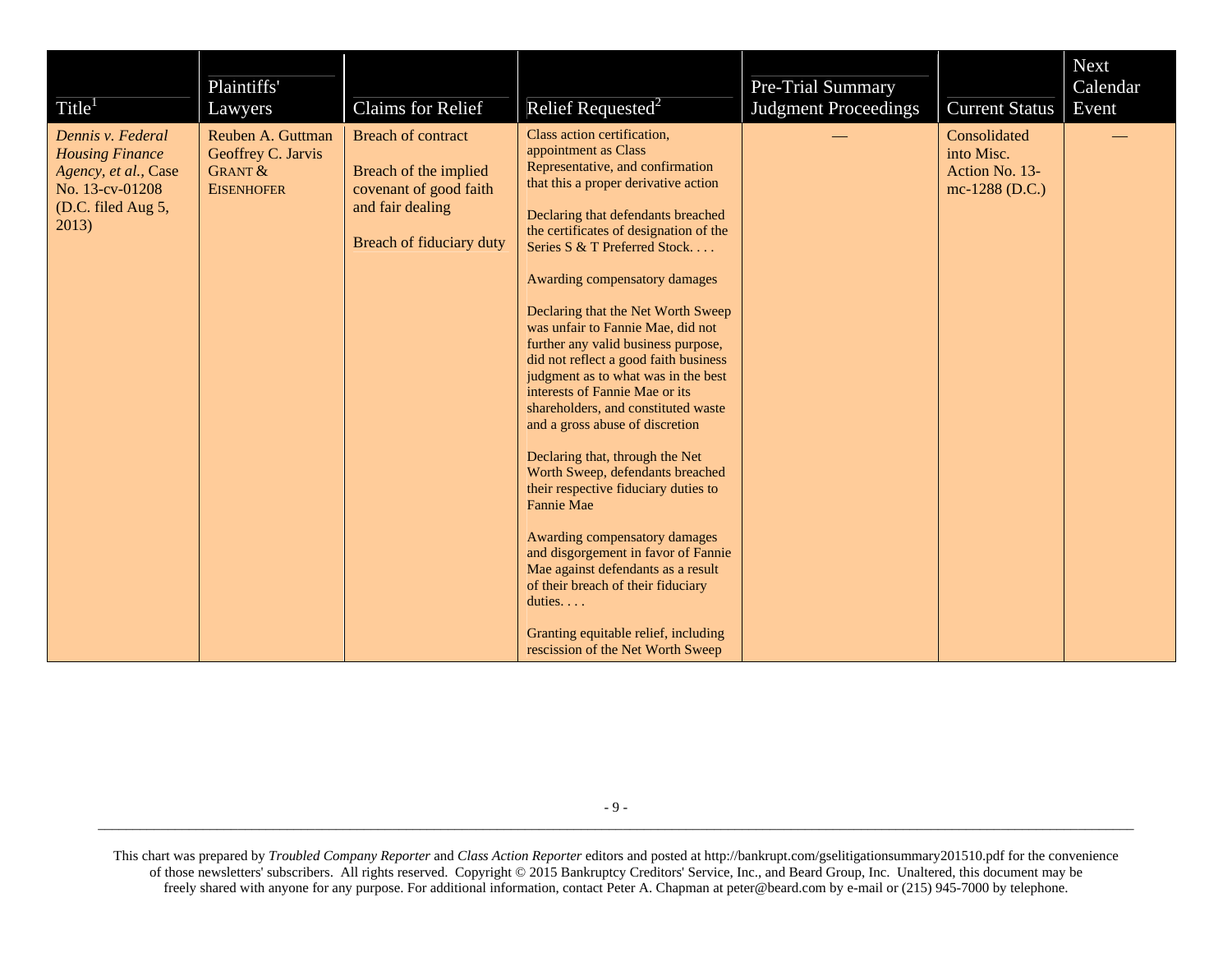| Title <sup>1</sup>                                                                                                                         | Plaintiffs'<br>Lawyers                                                                                                                                                                                                                                                                 | Claims for Relief                                                                                      | Relief Requested <sup>2</sup>                                                                                                                                                                              | Pre-Trial Summary<br><b>Judgment Proceedings</b>                                                                                                                                                                                                                                                                                                                                                                                                                                               | <b>Current Status</b>                                                                                                                                                                                                                                                                                                                              | <b>Next</b><br>Calendar<br>Event                                                                                                    |
|--------------------------------------------------------------------------------------------------------------------------------------------|----------------------------------------------------------------------------------------------------------------------------------------------------------------------------------------------------------------------------------------------------------------------------------------|--------------------------------------------------------------------------------------------------------|------------------------------------------------------------------------------------------------------------------------------------------------------------------------------------------------------------|------------------------------------------------------------------------------------------------------------------------------------------------------------------------------------------------------------------------------------------------------------------------------------------------------------------------------------------------------------------------------------------------------------------------------------------------------------------------------------------------|----------------------------------------------------------------------------------------------------------------------------------------------------------------------------------------------------------------------------------------------------------------------------------------------------------------------------------------------------|-------------------------------------------------------------------------------------------------------------------------------------|
| Dennis v. USA, Case<br>No. 13-542 (Ct. Fed.<br>Cl. filed Aug. 5,<br>2013)                                                                  | Jay W. Eisenhofer<br>Geoffrey C. Jarvis<br><b>GRANT &amp;</b><br>EISENHOFER P.A.                                                                                                                                                                                                       | <b>Violation of the Takings</b><br>Clause                                                              | <b>Class action certification</b><br>Awarding Plaintiff and the other<br>Class members just<br>compensation for the<br>unconstitutional taking of their<br>property, in an amount to be<br>proven at trial |                                                                                                                                                                                                                                                                                                                                                                                                                                                                                                | Consolidated<br>with Cacciapalle<br>v. United States,<br>Case No. 13-466<br>(Ct. Fed. Cl.)                                                                                                                                                                                                                                                         |                                                                                                                                     |
| Fairholme Funds,<br>Inc., et al. v. The<br><b>United States</b> , Case<br>No. 13-465 (Ct. Fed.<br>Cl. filed July 9,<br>2013) (Sweeney, J.) | Charles C. Cooper<br>Vincent J.<br>Colatriano<br>David H.<br>Thompson<br>Peter A. Patterson<br>Brian W. Barnes<br>COOPER & KIRK,<br><b>PLLC</b><br>Matthew G.<br>Whitaker<br>Matt M.<br>Dummermuth<br>Kendra L. Mills<br>Arnold<br><b>WHITAKER</b><br>HAGENOW &<br><b>GUSTOFF, LLP</b> | Just compensation under<br>the Fifth Amendment for<br>the taking of private<br>property for public use | Awarding compensation under<br>the Fifth Amendment for the<br>Government's taking of their<br>property                                                                                                     | Government's Motion to<br>Dismiss Filed (Doc. 20)<br>[Briefing suspended<br>pending resolution of<br>jurisdictional discovery<br>dispute]<br>Government's Motion to<br><b>Stay Proceedings pending</b><br>resolution of D.C. Circuit<br>Appeal (Doc. 103) Denied<br>(Doc. 127, Tr. dated Jan. 28,<br>2015, at 33:9-10.<br>Government's Supplemental<br>Motion to Dismiss Filed<br>(Doc. 161) (challenging<br>standing of post-Third<br><b>Amendment Shareholders)</b><br>and Stayed (Doc. 240) | Document<br>production to<br>occur in waves,<br>subject to<br>Protective Order<br>(Docs. 72, 73)<br>and 217)<br>Bi-Weekly<br><b>Status</b><br>Conferences<br>(Doc. 85)<br>suspended<br>following sealed<br>status conference<br>on Sept. 4, 2015<br>(Doc. 244)<br>Jurisdictional<br>discovery to be<br>completed by<br>Dec. 31, 2015<br>(Doc. 240) | $01/21/2016 -$<br>Joint status<br>report due<br>concerning<br>further<br>briefing on<br>Government's<br>Motion to<br><b>Dismiss</b> |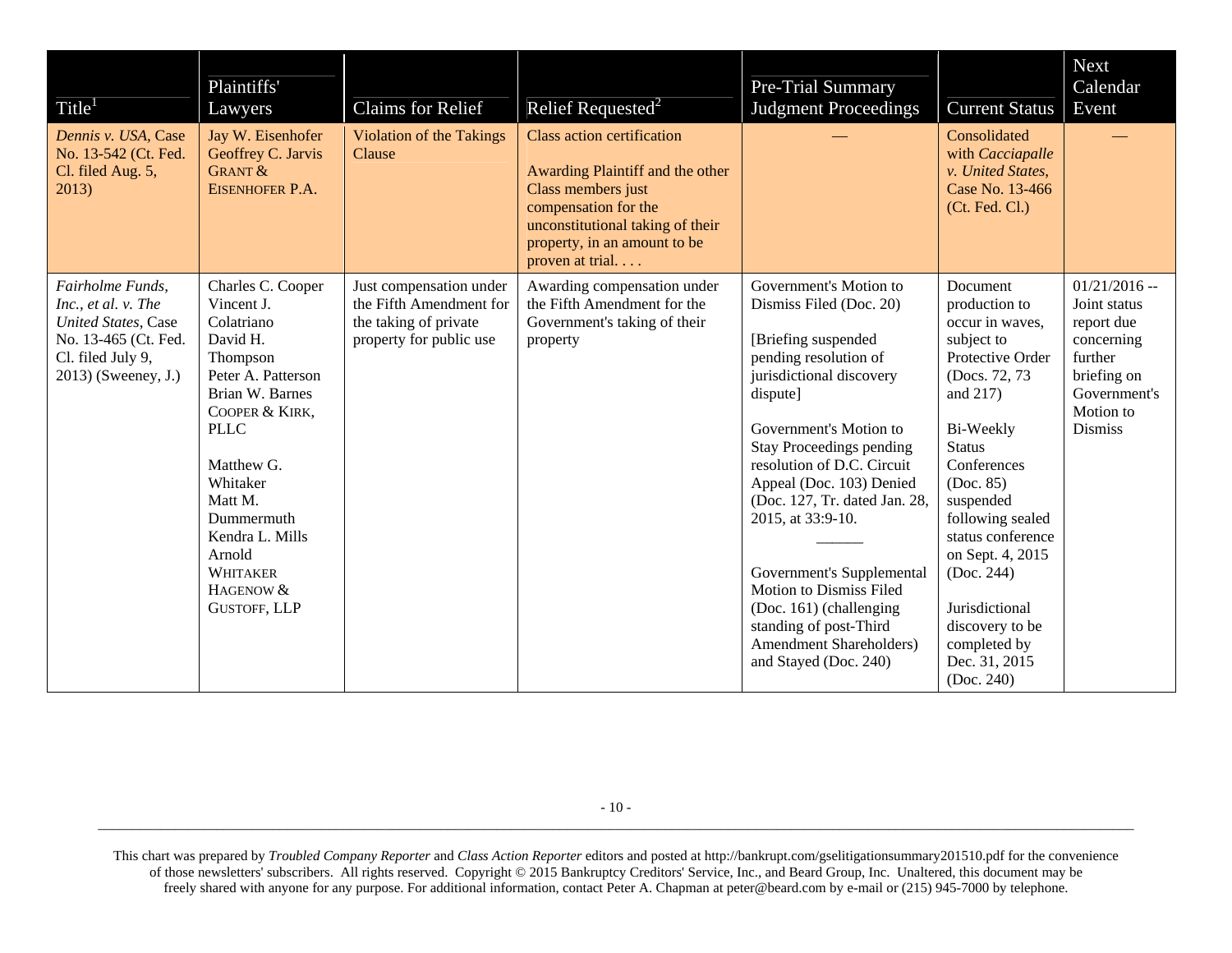| Title <sup>1</sup>                                                                                                                                              | Plaintiffs'<br>Lawyers                                                                                                       | Claims for Relief                                                                                                                                                                                                                                                                                                                                                                                                                                                                                                                                                           | Relief Requested <sup>2</sup>                                                                                                                                                                                                                                                                                                                                                                                                                                                                                                                                                                                                                                                                   | Pre-Trial Summary<br><b>Judgment Proceedings</b>                                                                                                                                                                                                                                                                                                                                                                                                                                        | <b>Current Status</b>                                                                                                                                                                                                                                                                                                                                                                                                                                                                                                                                                                             | Next<br>Calendar<br>Event |
|-----------------------------------------------------------------------------------------------------------------------------------------------------------------|------------------------------------------------------------------------------------------------------------------------------|-----------------------------------------------------------------------------------------------------------------------------------------------------------------------------------------------------------------------------------------------------------------------------------------------------------------------------------------------------------------------------------------------------------------------------------------------------------------------------------------------------------------------------------------------------------------------------|-------------------------------------------------------------------------------------------------------------------------------------------------------------------------------------------------------------------------------------------------------------------------------------------------------------------------------------------------------------------------------------------------------------------------------------------------------------------------------------------------------------------------------------------------------------------------------------------------------------------------------------------------------------------------------------------------|-----------------------------------------------------------------------------------------------------------------------------------------------------------------------------------------------------------------------------------------------------------------------------------------------------------------------------------------------------------------------------------------------------------------------------------------------------------------------------------------|---------------------------------------------------------------------------------------------------------------------------------------------------------------------------------------------------------------------------------------------------------------------------------------------------------------------------------------------------------------------------------------------------------------------------------------------------------------------------------------------------------------------------------------------------------------------------------------------------|---------------------------|
| Fairholme Funds,<br>Inc., et al. v. Federal<br><b>Housing Finance</b><br>Agency, et al., Case<br>No. 13-cv-1053<br>(D.C. filed July 10,<br>2013) (Lamberth, J.) | Charles C. Cooper<br>Vincent J.<br>Colatriano<br>David H.<br>Thompson<br>Peter A. Patterson<br>COOPER & KIRK,<br><b>PLLC</b> | FHFA's and Treasury's<br>conduct exceeds their<br>statutory authority<br>Violation of the<br>Administrative<br>Procedure Act: FHFA's<br>and Treasury's conduct<br>was arbitrary and<br>capricious<br><b>Breach of contract</b><br>against FHFA as<br><b>Conservator of Fannie</b><br>and Freddie<br>Breach of implied<br>covenant of good faith<br>and fair dealing against<br>FHFA as Conservator of<br>Fannie and Freddie<br>Breach of fiduciary duty<br>against FHFA as<br><b>Conservator of Fannie</b><br>and Freddie: Claim for<br>equitable and<br>declaratory relief | Declaring that the Net Worth<br>Sweep, and its adoption, violate<br><b>HERA</b><br>Declaring that, by entering the<br>Net Worth Sweep, FHFA<br>breached<br>Fannie's and Freddie's contracts<br>with Plaintiffs and the covenant<br>of good faith and fair dealing<br>implicit in those contracts<br>Declaring that FHFA<br>violated its fiduciary duty to<br>Plaintiffs<br>Vacating and setting aside the<br>Net Worth Sweep<br>[Directing] Treasury to return to<br>FHFA all dividend payments<br>made pursuant to the Net Worth<br>Sweep or, alternatively,<br>recharacterizing a portion of the<br>payments as partial redemption<br>of Government Stock rather than<br>dividends<br>$* * *$ | Treasury's Motion to<br>Dismiss Filed (Doc. 27) and<br><b>FHFA's Motion to Dismiss</b><br>Filed (Doc. 28); Response<br><b>Opposing Motions to</b><br>Dismiss (Docs. 38 and 39);<br>Treasury's Reply (Doc. 43)<br>and FHFA's Reply (Doc.<br>45)<br><b>Cross-Motion for Summary</b><br>Judgment (Doc. 40);<br>Treasury's Objection to<br>Cross-Motion (Doc. 44) and<br>FHFA's Objection to Cross-<br>Motion (Doc. 46);<br>Reply (Doc. 51)<br>Case Dismissed (Doc. 57,<br>Sept. 30, 2014). | On appeal to the<br>U.S. Court of<br>Appeals for the<br>District of<br>Columbia Circuit<br>$(No. 14-5243)$<br><b>Summary of Issues</b><br>on Appeal<br>available at<br>http://is.gd/2qaxfK<br>Institutional<br>Appellants'<br><b>Opening Brief</b><br>filed June 29, 2015<br>Class Appellants'<br><b>Opening Brief</b><br>filed June 30, 2015<br>Seven <i>amicus</i><br>briefs in support of<br>Shareholder-<br>Appellants and one<br>neutral <i>amicus</i><br>brief of filed July<br>6, 2015<br><b>Briefing</b><br>suspended pending<br>resolution of a<br>motion to<br>supplement the<br>record |                           |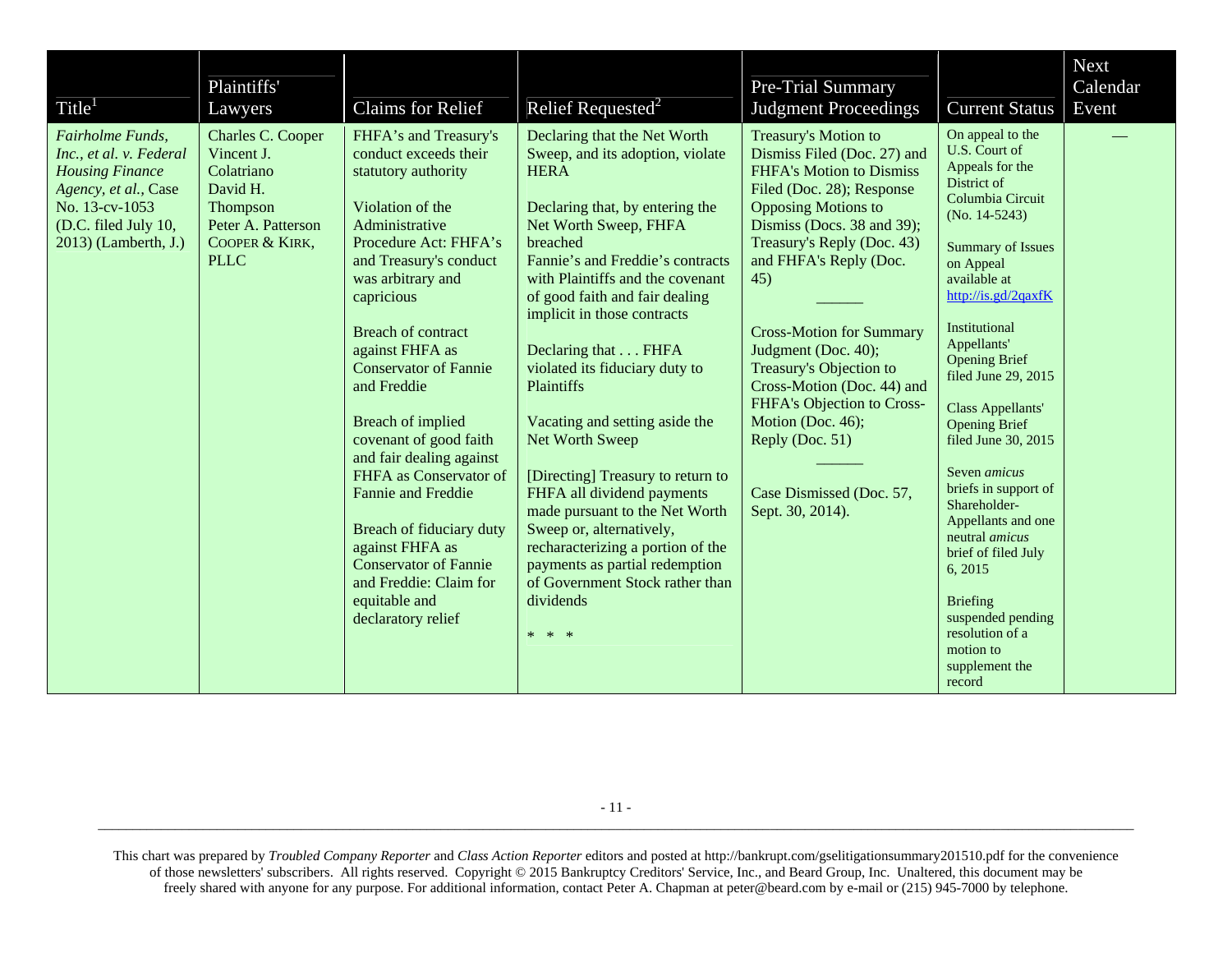| Title <sup>1</sup>                                                                                  | Plaintiffs'<br>Lawyers                                                                                                                                                    | <b>Claims for Relief</b>                                                                                                                    | Relief Requested <sup>2</sup>                                                                                                                                                                                                                                                                                                                                                               | Pre-Trial Summary<br><b>Judgment Proceedings</b> | <b>Current Status</b>                                                                                                                                                                                                                                                                                                                                                                                                                                                                                                                            | <b>Next</b><br>Calendar<br>Event |
|-----------------------------------------------------------------------------------------------------|---------------------------------------------------------------------------------------------------------------------------------------------------------------------------|---------------------------------------------------------------------------------------------------------------------------------------------|---------------------------------------------------------------------------------------------------------------------------------------------------------------------------------------------------------------------------------------------------------------------------------------------------------------------------------------------------------------------------------------------|--------------------------------------------------|--------------------------------------------------------------------------------------------------------------------------------------------------------------------------------------------------------------------------------------------------------------------------------------------------------------------------------------------------------------------------------------------------------------------------------------------------------------------------------------------------------------------------------------------------|----------------------------------|
| Fisher, et al. v. USA,<br>Case No. 13-608 (Ct.<br>Fed. Cl. filed Aug.<br>26, 2013) (Sweeney,<br>J.) | Noah M. Schubert<br>Robert C. Schubert<br>Miranda P. Kolbe<br><b>SCHUBERT</b><br>JONCKHEER &<br><b>KOLBE LLP</b><br>Edward F. Haber<br>SHAPIRO HABER &<br><b>URMY LLP</b> | Derivatively on behalf<br>of FNMA:<br>Unlawful taking without<br>just compensation under<br>the Fifth Amendment to<br>the U.S. Constitution | Derivatively on behalf of<br>FNMA:<br>Finding that the United States<br>has unlawfully taken the private<br>property of Fannie Mae for<br>public use without just<br>compensation in violation of the<br>Takings Clause of the Fifth<br>Amendment to the U.S.<br>Constitution<br>Determining and awarding<br>Fannie Mae just compensation<br>for the Government's taking of<br>its property | Motion to Dismiss Filed<br>(Doc. 20)             | <b>Briefing</b><br>regarding the<br>motion to<br>dismiss is stayed<br>pending the<br>conclusion of<br>jurisdictional<br>discovery in<br>Fairholme.<br>Once the parties<br>in Fairholme file<br>a post-discovery<br>joint status<br>report, the court<br>will issue an<br>order in this case<br>regarding further<br>proceedings.<br>See Doc. 25.<br>Granted<br>permission to<br>participate in<br>jurisdictional<br>discovery in<br>Fairholme. See<br>Doc. 59 filed in<br>Cacciapalle v.<br>United States,<br>Case No. 13-466<br>(Ct. Fed. Cl.). |                                  |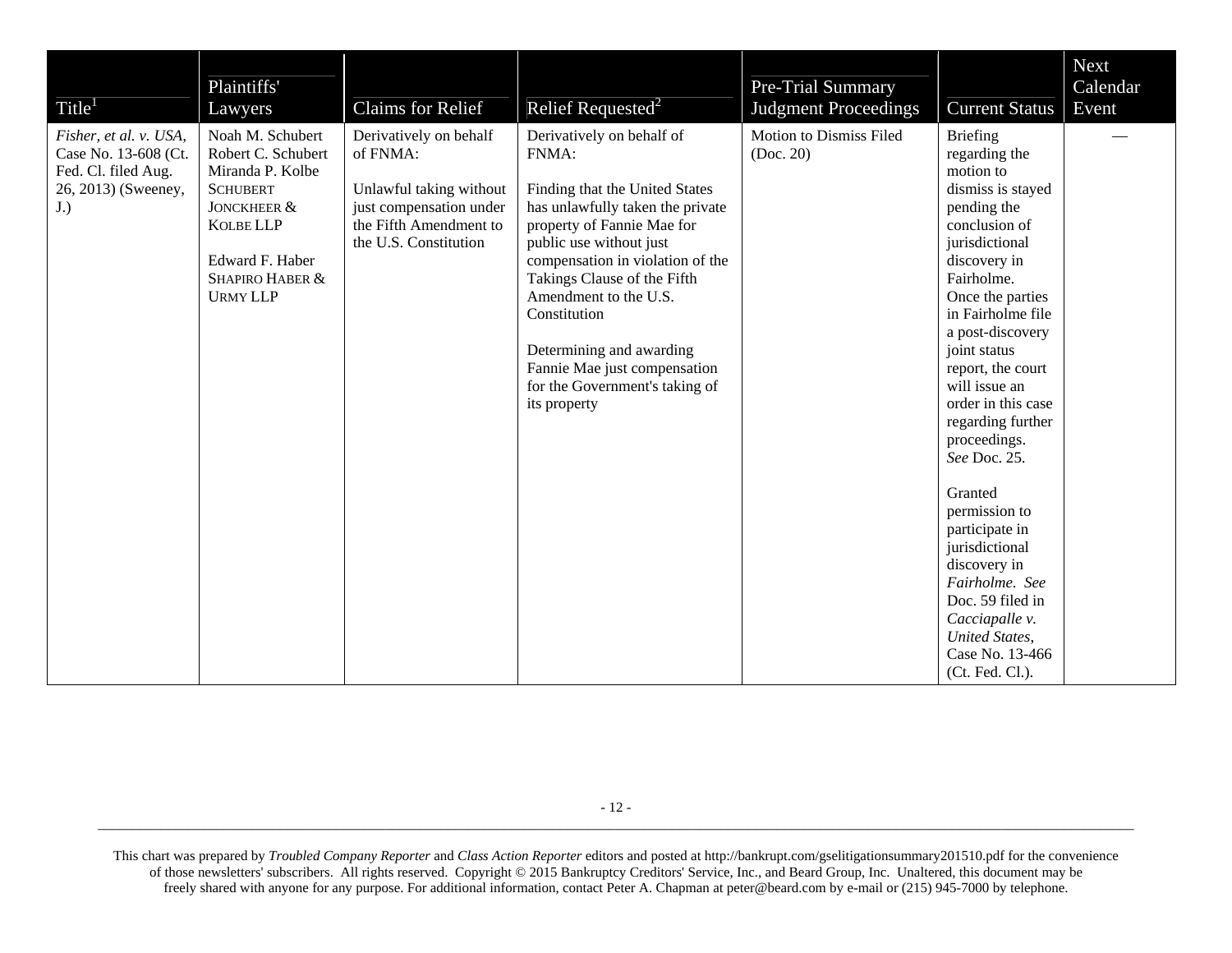| Title <sup>1</sup>                                                                                                                                                                                                             | Plaintiffs'<br>Lawyers                                                                                                                                                                                                                                                                                                                                                                                                                                                                                                                                                                                                                            | <b>Claims for Relief</b>                                                                                                                                                                                                                                                                                                                                                                                                                              | Relief Requested <sup>2</sup>                                                                                                                                                                                                                                                                                                                                                                                                                                                                                                                                                                                                                                                                                                                                                                                            | Pre-Trial Summary<br><b>Judgment Proceedings</b>                                                                                                                                                                                                                                                                | <b>Current Status</b>                                                                                                                                                                                                                                                                                                                                                                                                                                                                                                                                                                      | <b>Next</b><br>Calendar<br>Event |
|--------------------------------------------------------------------------------------------------------------------------------------------------------------------------------------------------------------------------------|---------------------------------------------------------------------------------------------------------------------------------------------------------------------------------------------------------------------------------------------------------------------------------------------------------------------------------------------------------------------------------------------------------------------------------------------------------------------------------------------------------------------------------------------------------------------------------------------------------------------------------------------------|-------------------------------------------------------------------------------------------------------------------------------------------------------------------------------------------------------------------------------------------------------------------------------------------------------------------------------------------------------------------------------------------------------------------------------------------------------|--------------------------------------------------------------------------------------------------------------------------------------------------------------------------------------------------------------------------------------------------------------------------------------------------------------------------------------------------------------------------------------------------------------------------------------------------------------------------------------------------------------------------------------------------------------------------------------------------------------------------------------------------------------------------------------------------------------------------------------------------------------------------------------------------------------------------|-----------------------------------------------------------------------------------------------------------------------------------------------------------------------------------------------------------------------------------------------------------------------------------------------------------------|--------------------------------------------------------------------------------------------------------------------------------------------------------------------------------------------------------------------------------------------------------------------------------------------------------------------------------------------------------------------------------------------------------------------------------------------------------------------------------------------------------------------------------------------------------------------------------------------|----------------------------------|
| In re Fannie<br>Mae/Freddie Mac<br><b>Senior Preferred</b><br><b>Stock Purchase</b><br><b>Agreement Class</b><br><b>Action Litigations,</b><br>Misc. Action No. 13-<br>mc-1288 (D.C. filed<br>Nov. 18, 2013)<br>(Lamberth, J.) | David R. Kaplan<br><b>Blair A. Nicholas</b><br>John Rizio-Hamilton<br>David L. Wales<br><b>BERNSTEIN LITOWITZ</b><br><b>BERGER &amp;</b><br><b>GROSSMANN LLP</b><br>Reuben A. Guttman<br>Geoffrey C. Jarvis<br>Michael J. Barry<br><b>GRANT &amp; EISENHOFER</b><br>Hamish P.M. Hume<br>Jonathan M. Shaw<br><b>BOIES, SCHILLER &amp;</b><br><b>FLEXNER LLP</b><br>Lee D. Rudy<br>Eric L. Zagar<br>Matthew A. Goldstein<br><b>KESSLER TOPAZ</b><br>MELTZER & CHECK,<br><b>LLP</b><br>Jeremy A. Lieberman<br>Leslie F. Portnoy<br>Partick V. Dahlstrom<br><b>POMERANTZ</b><br><b>GROSSMAN HUFFORD</b><br><b>DAHLSTRON &amp; GROSS</b><br><b>LLP</b> | <b>Consolidated Amended</b><br><b>Class Action and</b><br><b>Derivative Complaint</b><br>$(Doc. 4)$ filed Dec. 3,<br>2013:<br><b>Breach of contract</b><br>Breach of implied<br>covenant of good faith<br>and fair dealing<br>Breach of fiduciary duty<br>No just compensation<br>under the Fifth<br>Amendment<br><b>Derivative Complaint</b><br>(Doc. 39) filed July 30,<br>2014:<br>Breach of fiduciary duty<br>against Treasury and<br><b>FHFA</b> | Class action status and<br>certification<br>Declaring that this action is a<br>proper derivative action and that<br>pre-suit demand is excused<br>Declaring that the Third<br>Amendment [is both] entirely<br>[and] intrinsically [un]fair to<br>Fannie Mae, did not further any<br>valid business purpose of Fannie<br>Mae, did not reflect a good faith<br>business judgment as to what<br>was in the best interests of<br>Fannie Mae or its shareholders,<br>and constituted waste and a<br>gross abuse of discretion<br>* * *<br>Awarding compensatory<br>damages and disgorgement in<br>favor of Fannie Mae and just<br>compensation for property taken<br>* * *<br>Declaring that, through the Third<br>Amendment, Defendants FHFA<br>and Treasury breached their<br>respective fiduciary duties to<br>Freddie Mac | Treasury's Motion to<br>Dismiss Filed (Doc. 19) and<br>Fannie Mae & FHFA's<br><b>Motion to Dismiss Filed</b><br>(Doc. 20)<br>Plaintiffs' Objection to<br>Motions to Dismiss (Doc.<br>33)<br>Fannie Mae & FHFA's<br>Reply (Doc. 36)<br>Treasury's Reply (Doc. 38)<br>Case Dismissed (Doc. 47,<br>Sept. 30, 2014) | On appeal to the<br>U.S. Court of<br>Appeals for the<br>District of<br>Columbia Circuit<br>$(No. 14-5243)$<br><b>Summary of Issues</b><br>on Appeal<br>available at<br>http://is.gd/2qaxfK<br>Institutional<br>Appellants'<br><b>Opening Brief</b><br>filed June 29, 2015<br>Class Appellants'<br><b>Opening Brief</b><br>filed June 30, 2015<br>Seven <i>amicus</i><br>briefs in support of<br>Shareholder-<br>Appellants and one<br>neutral amicus<br>brief of filed July<br>6, 2015<br><b>Briefing</b><br>suspended pending<br>resolution of a<br>motion to<br>supplement the<br>record |                                  |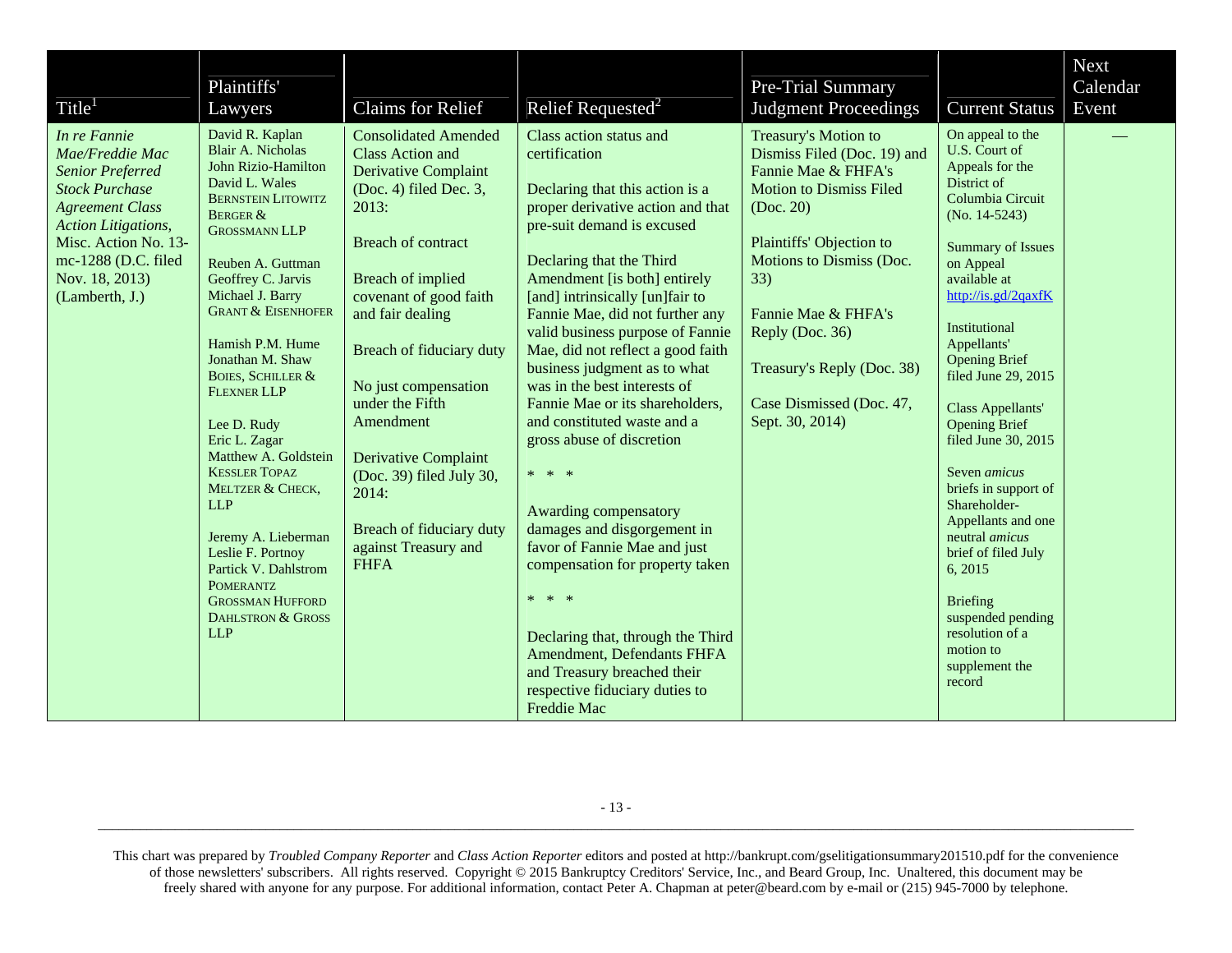| Title <sup>1</sup>                                                                                    | Plaintiffs'<br>Lawyers                                                                                    | <b>Claims for Relief</b>                                                                                                                                                                                                                                                                                                                                                                                                                    | Relief Requested <sup>2</sup>                                                                                                                                                                                                                                                                                                                                                                                                                                                                                                                                                                                                                                                                                                                                     | Pre-Trial Summary<br><b>Judgment Proceedings</b> | <b>Current Status</b>                                                                                       | Next<br>Calendar<br>Event                                                                                                                                                                                                                                                              |
|-------------------------------------------------------------------------------------------------------|-----------------------------------------------------------------------------------------------------------|---------------------------------------------------------------------------------------------------------------------------------------------------------------------------------------------------------------------------------------------------------------------------------------------------------------------------------------------------------------------------------------------------------------------------------------------|-------------------------------------------------------------------------------------------------------------------------------------------------------------------------------------------------------------------------------------------------------------------------------------------------------------------------------------------------------------------------------------------------------------------------------------------------------------------------------------------------------------------------------------------------------------------------------------------------------------------------------------------------------------------------------------------------------------------------------------------------------------------|--------------------------------------------------|-------------------------------------------------------------------------------------------------------------|----------------------------------------------------------------------------------------------------------------------------------------------------------------------------------------------------------------------------------------------------------------------------------------|
| Jacobs, et al. v.<br>FHFA, et al., Case<br>No. 15-708 (D. Del.<br>filed Aug. 17, 2015)<br>(Sleet, J.) | Myron T. Steele<br>Michael A.<br>Pittenger<br>Christopher N.<br>Kelly<br>POTTER ANDERSON<br>& CORROON LLP | Directly against and<br>derivatively on behalf of<br>Fannie Mae and Freddie<br>Mac:<br>The Net Worth Sweep is<br>void and unenforceable<br>because such a term is<br>not permitted by<br>Delaware or Virginia<br>law applicable to<br>preferred stock<br>Breach of contract (i.e.,<br>the preferred stock<br>certificates of<br>designation)<br>Breach of implied<br>covenant of good faith<br>and fair dealing<br>Breach of fiduciary duty | Class certification<br>Declaring that this action is a<br>proper derivative action and that<br>pre-suit demand is excused<br>Rescission of the Net Worth<br>Sweep and restitution of the<br>monies paid by the Companies<br>to Treasury<br>Declaring that the Net Worth<br>Sweep is void and unenforceable<br>as a matter of Delaware and<br>Virginia law<br>Declaring that FHFA breached<br>the terms of the Certificates of<br>Designation governing the<br>Companies' preferred stock and<br>the implied covenant of good<br>faith and fair dealing inherent in<br>the Certificates of Designation<br>Declaring that FHFA and<br>Treasury breached their<br>fiduciary duties to the<br>Companies and their<br>stockholders<br>Awarding compensatory<br>damages |                                                  | <b>Complaint Filed</b><br>(Doc. 1, Aug.<br>17, 2015<br><b>Summonses</b><br>served Aug. 17,<br>2015 (Doc. 3) | $11/13/2015 -$<br>Treasury &<br>FHFA to file<br>Motions to<br>Dismiss (Doc.<br>14)<br>$01/16/2015 -$<br>Plaintiffs to<br>file responses<br>to Motions to<br>Dismiss (Doc.<br>14)<br>$02/16/2016 -$<br>Treasury and<br>FHFA to file<br>Replies to<br>Motions to<br>Dismiss (Doc.<br>14) |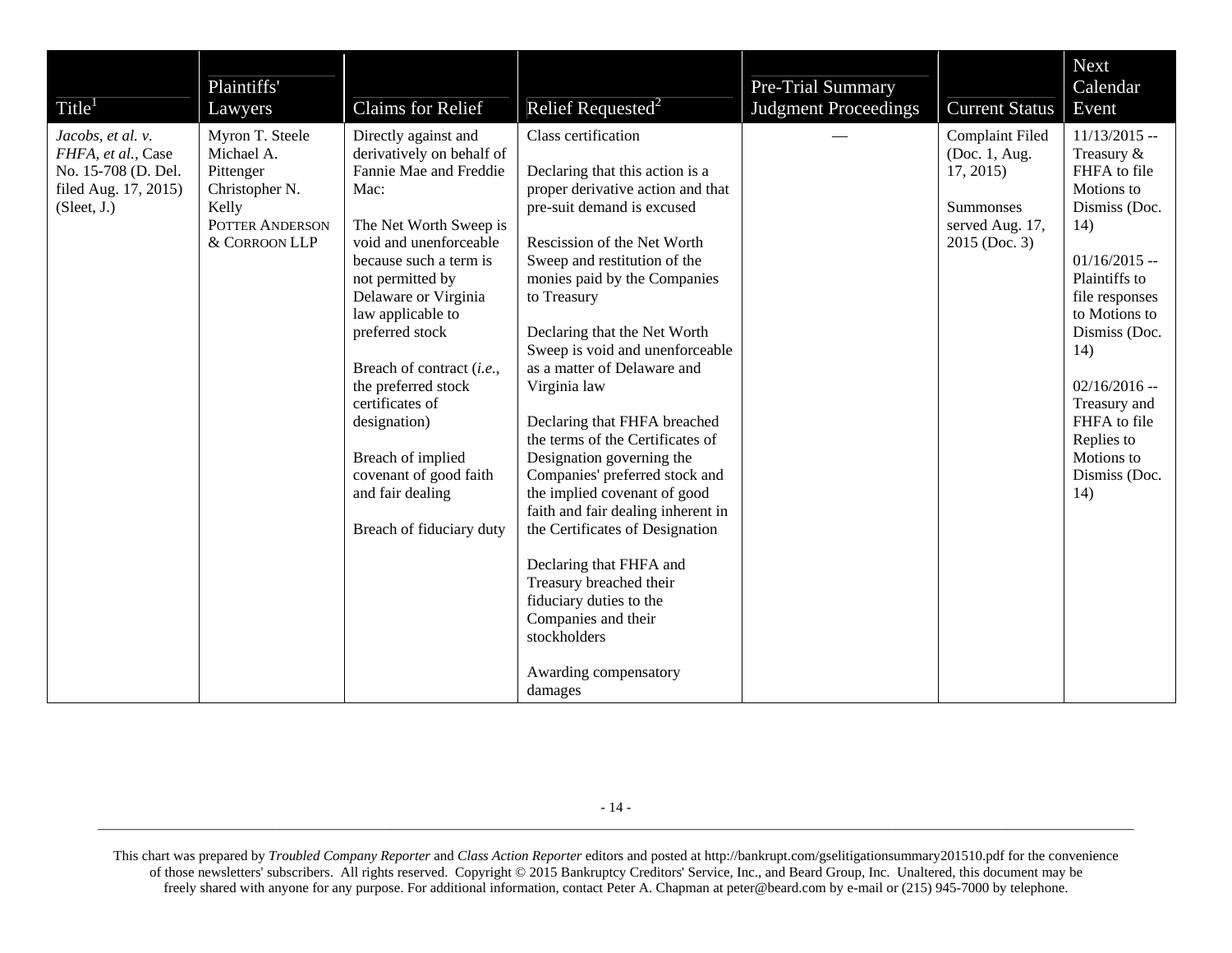| Title <sup>1</sup>                                                             | Plaintiffs'<br>Lawyers                                                                                                                                                                                                                            | Claims for Relief                                                                                                                                                                                                                                                                                                                                                                                                                                                                                                                                                                  | Relief Requested <sup>2</sup>                                                                                                                                                                                                                                                                                                                                                                                                                                                                                                                                                                                                                                                                                                                                                                                                                                                                                                                                                 | Pre-Trial Summary<br><b>Judgment Proceedings</b> | <b>Current Status</b>                                          | <b>Next</b><br>Calendar<br>Event |
|--------------------------------------------------------------------------------|---------------------------------------------------------------------------------------------------------------------------------------------------------------------------------------------------------------------------------------------------|------------------------------------------------------------------------------------------------------------------------------------------------------------------------------------------------------------------------------------------------------------------------------------------------------------------------------------------------------------------------------------------------------------------------------------------------------------------------------------------------------------------------------------------------------------------------------------|-------------------------------------------------------------------------------------------------------------------------------------------------------------------------------------------------------------------------------------------------------------------------------------------------------------------------------------------------------------------------------------------------------------------------------------------------------------------------------------------------------------------------------------------------------------------------------------------------------------------------------------------------------------------------------------------------------------------------------------------------------------------------------------------------------------------------------------------------------------------------------------------------------------------------------------------------------------------------------|--------------------------------------------------|----------------------------------------------------------------|----------------------------------|
| Liao v. Lew, et al.,<br>Case No. 13-cv-<br>01094 (D.C. filed<br>July 16, 2013) | Michael G.<br>McClellan<br>L. Kendall<br>Satterfield<br>Elizabeth R. Makris<br><b>FINKELSTEIN</b><br><b>THOMPSON LLP</b><br>Lionel Z. Glancy<br>Michael M.<br>Goldberg<br>Ex Kano S. Sams II<br><b>GLANCY BINKOW &amp;</b><br><b>GOLDBERG LLP</b> | Illegal taking and/or<br>extraction in violation of<br>the U.S. Constitution<br>Violation of the<br>Administrative<br>Procedures Act: the<br>Treasury's conduct<br>exceeds its statutory<br>authority under HERA<br>Violation of the<br>Administrative<br>Procedures Act: the<br>Treasury's conduct was<br>arbitrary and capricious<br>Violation of the<br>Administrative<br>Procedures Act: the<br>FHFA's conduct exceeds<br>its statutory authority<br>under HERA<br>Violation of the<br>Administrative<br>Procedures Act: the<br>FHFA's conduct was<br>arbitrary and capricious | Determining that this is a proper<br>class action and certifying Plaintiff<br>as a Class Representative<br>Finding that Defendants have taken<br>and/or illegally exacted the private<br>property of Plaintiff and the Class in<br>violation of the Due Process and<br><b>Takings Clauses of the United</b><br><b>States Constitution</b><br>Declaring that the Third<br>Amendment, and its adoption,<br>[violate] HERA ; and that the<br>Treasury and the FHFA acted<br>arbitrarily and capriciously by<br>executing the Third Amendment<br>Vacating and setting aside the Third<br>Amendment including its provisions<br>that sweep the full amount of the<br>Companies' net worth to the<br>Treasury, that prevent redemption of<br>the Government Preferred Stock,<br>and that accelerate the Companies'<br>dissolution<br>Enjoining the Treasury [and the<br>FHFA] from implementing,<br>applying, or taking any action<br>whatsoever pursuant to the Third<br>Amendment |                                                  | Consolidated<br>into Misc.<br>Action No. 13-<br>mc-1288 (D.C.) |                                  |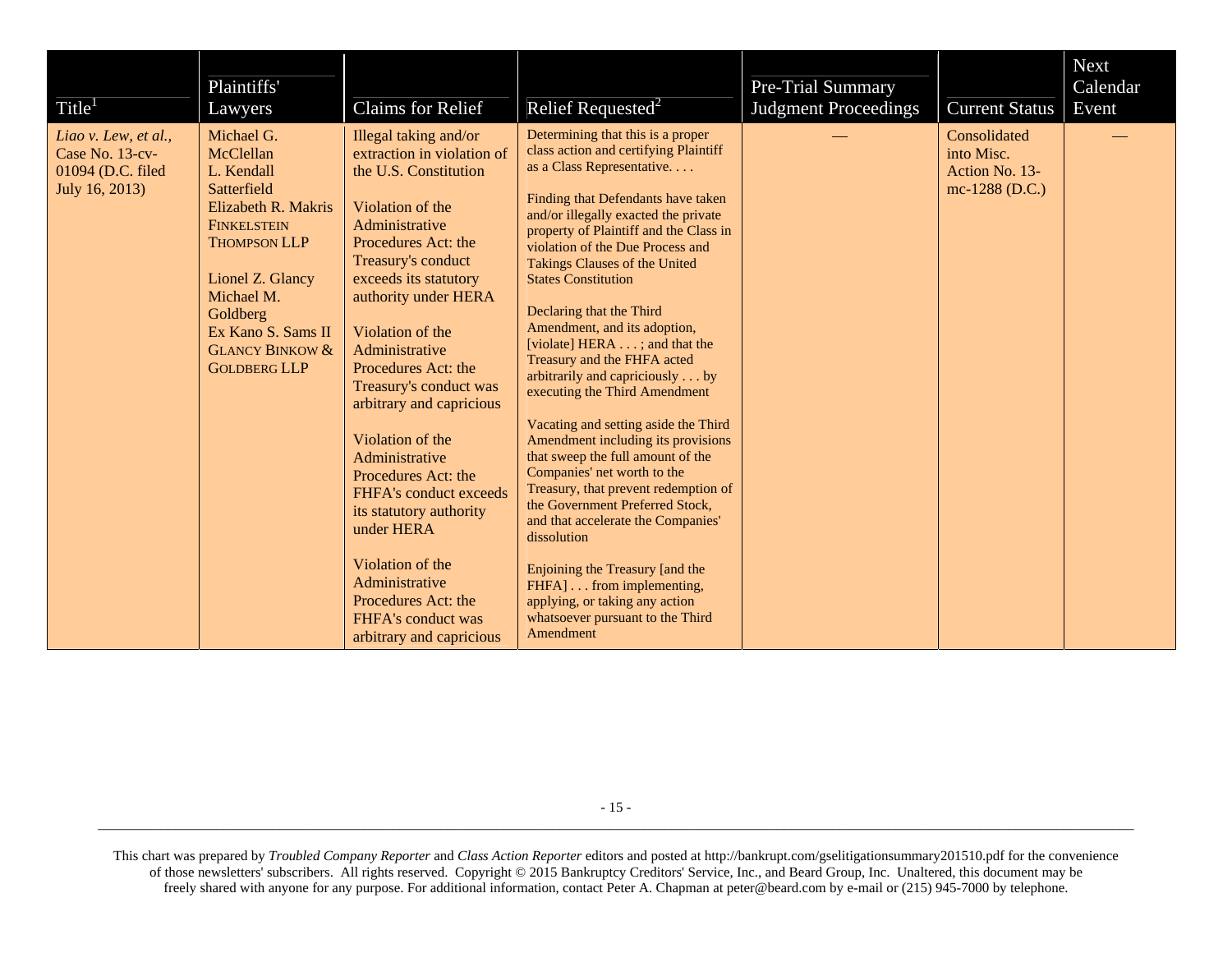| Title <sup>1</sup>                                                                                                                                      | Plaintiffs'<br>Lawyers                                                                                                                                                                                                            | <b>Claims for Relief</b>                                                                                                                                                                                                                                                                                                      | Relief Requested <sup>2</sup>                                                                                                                                                                                                                                                                                                                                                                                                                                                                                                                                                                                                                                                                                                                                                                                                                                                                         | Pre-Trial Summary<br><b>Judgment Proceedings</b> | <b>Current Status</b>                                          | Next<br>Calendar<br>Event |
|---------------------------------------------------------------------------------------------------------------------------------------------------------|-----------------------------------------------------------------------------------------------------------------------------------------------------------------------------------------------------------------------------------|-------------------------------------------------------------------------------------------------------------------------------------------------------------------------------------------------------------------------------------------------------------------------------------------------------------------------------|-------------------------------------------------------------------------------------------------------------------------------------------------------------------------------------------------------------------------------------------------------------------------------------------------------------------------------------------------------------------------------------------------------------------------------------------------------------------------------------------------------------------------------------------------------------------------------------------------------------------------------------------------------------------------------------------------------------------------------------------------------------------------------------------------------------------------------------------------------------------------------------------------------|--------------------------------------------------|----------------------------------------------------------------|---------------------------|
| <b>Marneu Holdings</b><br>Co., et al. v. Federal<br><b>Housing Finance</b><br>Agency, et al., Case<br>No. 13-cv-01421<br>(D.C. filed Sept. 18,<br>2013) | Geoffrey C. Jarvis<br><b>GRANT &amp;</b><br>EISENHOFER P.A.<br>Jeremy A.<br>Lieberman<br>Lesley F. Portnoy<br>Patrick V.<br><b>Dahlstrom</b><br>POMERANTZ<br><b>GROSSMAN</b><br><b>HUFFORD</b><br>DAHLSTROM &<br><b>GROSS LLP</b> | <b>Breach of Contract</b><br>Breach of the implied<br>covenant of good faith<br>and fair dealing<br>Violation of the APA --<br>Treasury's and FHFA's<br>conduct exceeds its<br>statutory authority<br>Violation of the APA --<br>Treasury's and FHFA's<br>conduct was arbitrary<br>and capricious<br>Breach of fiduciary duty | <b>Class certification</b><br>[D]amages [for] defendants'<br>breaches of contract and breaches of<br>the implied covenant of good faith<br>and fair dealing<br>[R]escission of the Third<br>Amendment<br>Declaring that the Third<br>Amendment was [un]fair to Fannie<br>Mae and Freddie Mac, [and ha]d<br>no[] valid business purpose , and<br>constituted waste and a gross abuse<br>of discretion.<br>Declaring that the Third<br>Amendment [violates] HERA; and<br>that Treasury and FHFA acted<br>arbitrarily and capriciously by<br>executing the Third Amendment;<br>Declaring that FHFA and the<br>Treasury breached their<br>fiduciary duties to Fannie and<br>Freddie<br>Compensatory damages and<br>disgorgement in favor of Fannie<br>Mae and Freddie Mac against<br>FHFA and the Treasury, jointly and<br>severally in an amount to be<br>proven at trial, including interest<br>thereon |                                                  | Consolidated<br>into Misc.<br>Action No. 13-<br>mc-1288 (D.C.) |                           |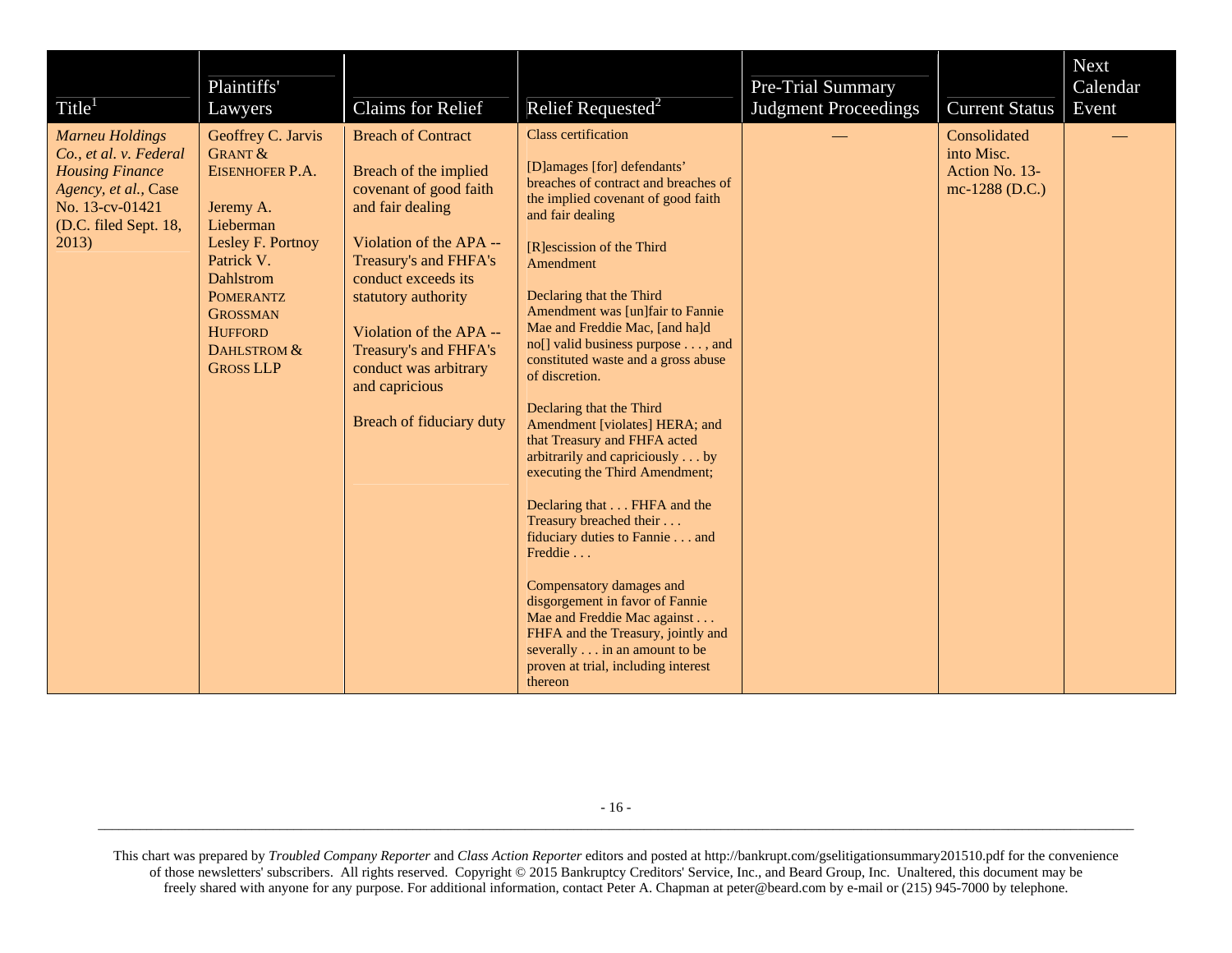| Title <sup>1</sup>                                                                                                                                                                                                                                                         | Plaintiffs'<br>Lawyers                                                                                                                                     | Claims for Relief                                                                                                                                                                                                                                                                                                                             | Relief Requested <sup>2</sup>                                                                                                                                                                                                                                                                                                                                                                | Pre-Trial Summary<br><b>Judgment Proceedings</b>                                                                                                                                                                                                                                                                                                                                                                                                                      | <b>Current Status</b>                                                                                                                                                                                                                                                                                                                                                                                                                                                                                                                                                                             | <b>Next</b><br>Calendar<br>Event |
|----------------------------------------------------------------------------------------------------------------------------------------------------------------------------------------------------------------------------------------------------------------------------|------------------------------------------------------------------------------------------------------------------------------------------------------------|-----------------------------------------------------------------------------------------------------------------------------------------------------------------------------------------------------------------------------------------------------------------------------------------------------------------------------------------------|----------------------------------------------------------------------------------------------------------------------------------------------------------------------------------------------------------------------------------------------------------------------------------------------------------------------------------------------------------------------------------------------|-----------------------------------------------------------------------------------------------------------------------------------------------------------------------------------------------------------------------------------------------------------------------------------------------------------------------------------------------------------------------------------------------------------------------------------------------------------------------|---------------------------------------------------------------------------------------------------------------------------------------------------------------------------------------------------------------------------------------------------------------------------------------------------------------------------------------------------------------------------------------------------------------------------------------------------------------------------------------------------------------------------------------------------------------------------------------------------|----------------------------------|
| Perry Capital LLC v.<br>[Treasury Sec'y]<br>Jacob J. Lew,<br>[Acting FHFA<br>Director] Edward<br>DeMarco, The<br>Department of the<br>Treasury, and The<br><b>Federal Housing</b><br>Finance Agency,<br>Case No. 13-cv-1025<br>(D.C. filed July 7,<br>2013) (Lamberth, J.) | Theodore B. Olson<br>Douglas R. Cox<br>Matthew D. McGill<br>Mikesh Jindal<br>Derek S. Lyons<br><b>Janet Weiss</b><br>GIBSON, DUNN &<br><b>CRUTCHER LLP</b> | Violations of the<br>Administrative<br>Procedure Act: (i)<br>Treasury's conduct<br>exceeds its statutory<br>authority under HERA,<br>(ii) Treasury's conduct<br>was arbitrary and<br>capricious, (iii) the<br>FHFA's conduct exceeds<br>its statutory authority<br>under HERA, and (iv)<br>the FHFA's conduct was<br>arbitrary and capricious | Declaring that the Third<br>Amendment [is illegal]<br>Vacating and setting aside the<br>Third Amendment, including<br>[the] sweep,<br>that prevent redemption of<br>the Government Preferred Stock,<br>and that accelerate the<br>Companies' dissolution<br>Enjoining Treasury from<br>implementing the Third<br>Amendment<br>Enjoining the FHFA from<br>implementing the Third<br>Amendment | Treasury's Motion to<br>Dismiss Filed (Doc. 31) and<br>FHFA and Fannie's Motion<br>to Dismiss Filed (Doc. 32);<br><b>Cross-Motion for Summary</b><br>Judgment on Administrative<br>Procedure Act Claims (Doc.<br>37); Plaintiffs' Opposition to<br>Motions to Dismiss (Doc.<br>38); Treasury's Omnibus<br>Reply (Doc. 40) and FHFA<br>and Fannie's Omnibus<br>Replies (Doc. 42, 43 and<br>44); Perry's Reply (Doc. 47)<br>Case Dismissed (Doc. 51,<br>Sept. 30, 2014) | On appeal to the<br>U.S. Court of<br>Appeals for the<br>District of<br>Columbia Circuit<br>$(No. 14-5243)$<br><b>Summary of Issues</b><br>on Appeal<br>available at<br>http://is.gd/2qaxfK<br>Institutional<br>Appellants'<br><b>Opening Brief</b><br>filed June 29, 2015<br>Class Appellants'<br><b>Opening Brief</b><br>filed June 30, 2015<br>Seven <i>amicus</i><br>briefs in support of<br>Shareholder-<br>Appellants and one<br>neutral <i>amicus</i><br>brief of filed July<br>6, 2015<br><b>Briefing</b><br>suspended pending<br>resolution of a<br>motion to<br>supplement the<br>record |                                  |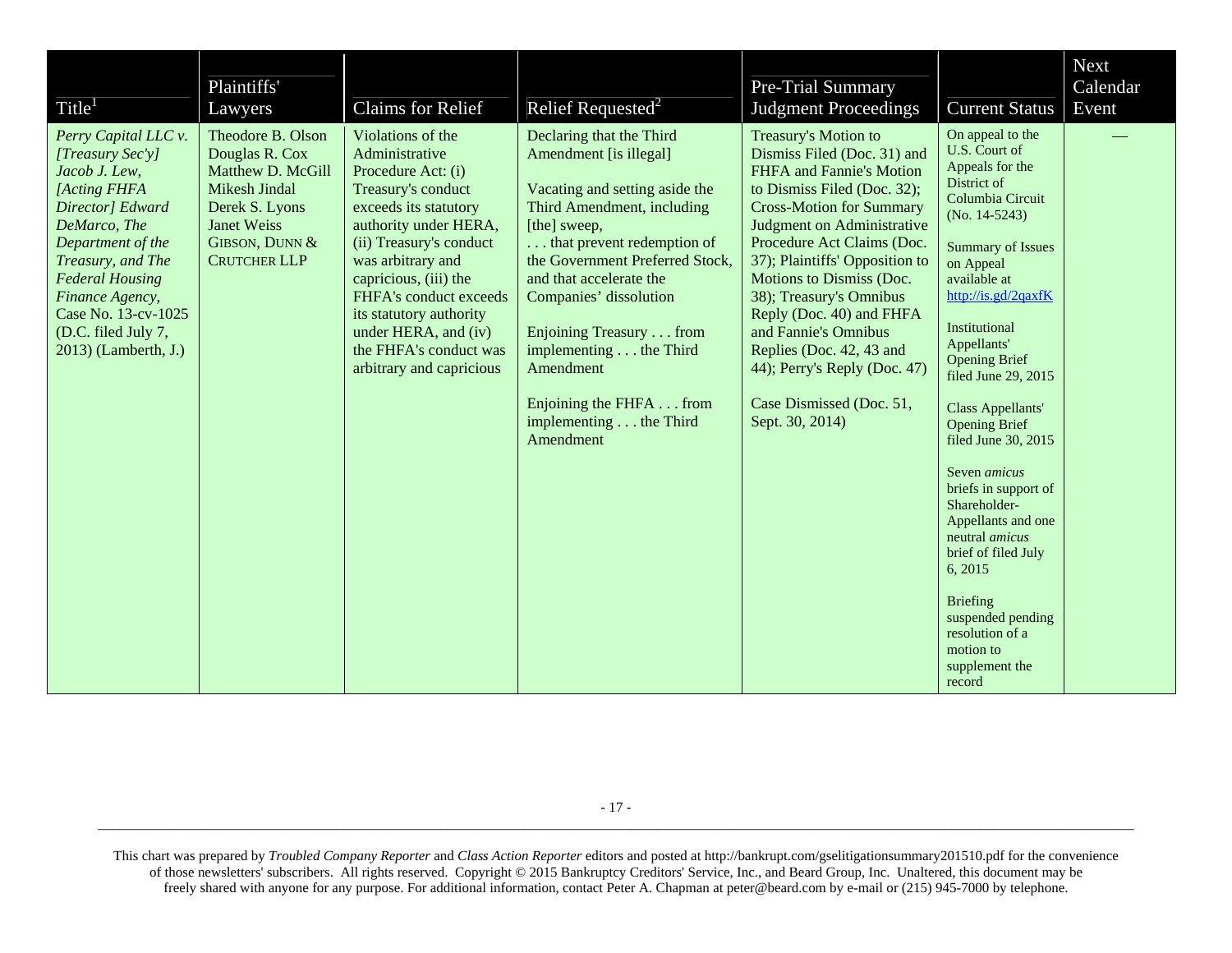| Title <sup>1</sup>                                                                                | Plaintiffs'<br>Lawyers                                                                                                                                                 | Claims for Relief                                                                                                                                               | Relief Requested <sup>2</sup>                                                                                                                                                                                                                                                                  | <b>Pre-Trial Summary</b><br><b>Judgment Proceedings</b>                                | <b>Current Status</b>                                                                                                                       | <b>Next</b><br>Calendar<br>Event |
|---------------------------------------------------------------------------------------------------|------------------------------------------------------------------------------------------------------------------------------------------------------------------------|-----------------------------------------------------------------------------------------------------------------------------------------------------------------|------------------------------------------------------------------------------------------------------------------------------------------------------------------------------------------------------------------------------------------------------------------------------------------------|----------------------------------------------------------------------------------------|---------------------------------------------------------------------------------------------------------------------------------------------|----------------------------------|
| Rafter, et al. v. USA,<br>Case No. 14-740 (Ct.<br>Fed. Cl. filed Aug.<br>14, 2014 (Sweeney,<br>J. | Lawrence D.<br>Rosenberg<br>Thomas F. Cullen<br>James E. Gauch<br>Paul V. Lettow<br><b>JONES DAY</b><br>Gregory P. Joseph<br><b>JOSEPH HAGE</b><br><b>AARONSON LLC</b> | Just compensation under<br>the Fifth Amendment for<br>the taking of private<br>property for public use<br>Derivative claim for<br>breach of implied<br>contract | Awarding Plaintiffs just<br>compensation under the Fifth<br>Amendment for the<br>Government's taking of their<br>property<br>Awarding to the Companies<br>damages, rescission,<br>disgorgement, equitable<br>restitution or appropriate relief<br>for the United States' breach of<br>contract | Motion for leave to file.<br><b>Amended Complaint Filed</b><br>Aug. 17, 2015 (Doc. 16) | Answer due<br>within sixty days<br>after the close of<br>jurisdictional<br>discovery in<br>Fairholme v.<br><b>United States</b><br>(Doc. 9) |                                  |

This chart was prepared by *Troubled Company Reporter* and *Class Action Reporter* editors and posted at http://bankrupt.com/gselitigationsummary201510.pdf for the convenience of those newsletters' subscribers. All rights reserved. Copyright © 2015 Bankruptcy Creditors' Service, Inc., and Beard Group, Inc. Unaltered, this document may be freely shared with anyone for any purpose. For additional information, contact Peter A. Chapman at peter@beard.com by e-mail or (215) 945-7000 by telephone.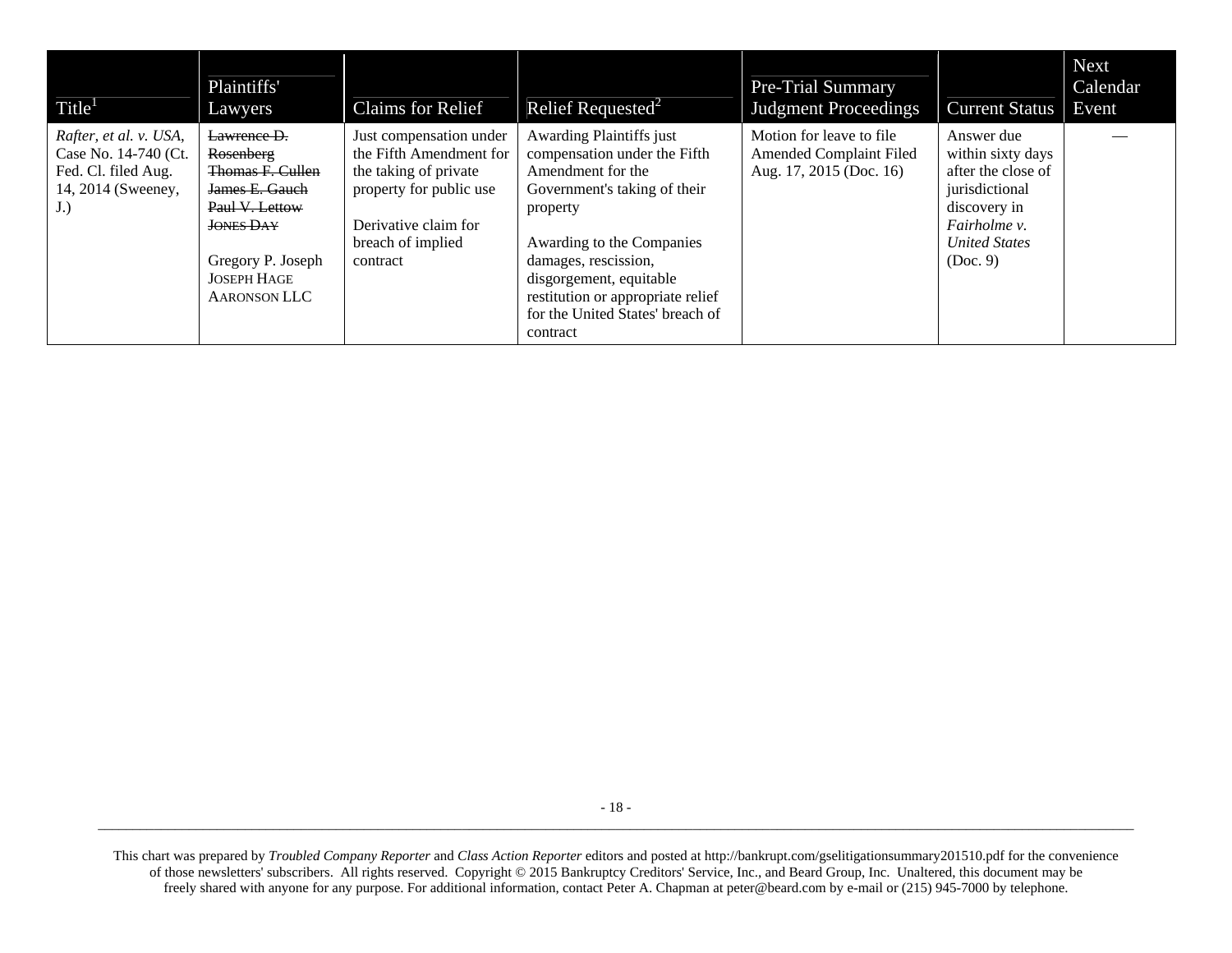| Title <sup>1</sup>                                                                                                                           | Plaintiffs'<br>Lawyers                                                                        | Claims for Relief                                                                                                                                                                                                                                                                                                                                                                                                                                                                                                                                                          | Relief Requested <sup>2</sup>                                                                                                                                                                                                                                                                                                                                                                                                                                                                                                                                                                                                                                                                                                                                                                                                                                                                                                                                                                                                          | Pre-Trial Summary<br><b>Judgment Proceedings</b> | <b>Current Status</b>                                                       | Next<br>Calendar<br>Event |
|----------------------------------------------------------------------------------------------------------------------------------------------|-----------------------------------------------------------------------------------------------|----------------------------------------------------------------------------------------------------------------------------------------------------------------------------------------------------------------------------------------------------------------------------------------------------------------------------------------------------------------------------------------------------------------------------------------------------------------------------------------------------------------------------------------------------------------------------|----------------------------------------------------------------------------------------------------------------------------------------------------------------------------------------------------------------------------------------------------------------------------------------------------------------------------------------------------------------------------------------------------------------------------------------------------------------------------------------------------------------------------------------------------------------------------------------------------------------------------------------------------------------------------------------------------------------------------------------------------------------------------------------------------------------------------------------------------------------------------------------------------------------------------------------------------------------------------------------------------------------------------------------|--------------------------------------------------|-----------------------------------------------------------------------------|---------------------------|
| Rafter, et al. v. The<br>Department of the<br>Treasury, et al., Case<br>No. 14-cv-01404<br>(D.C. filed Aug. 15,<br>2014) ([Lamberth],<br>J.) | Thomas F. Cullen<br>Michael A. Carvin<br>James E. Gauch<br>Paul V. Lettow<br><b>JONES DAY</b> | Violation of the<br>Administrative<br>Procedure Act:<br><b>Exceeding Statutory</b><br>Authority and Arbitrary<br>and Capricious Conduct<br>Direct Claim for Breach<br>of Fiduciary Duty under<br>Delaware and Virginia<br>Law<br>Direct Claim for Breach<br>of Fiduciary Duty under<br>Delaware and Virginia<br>Law: Conversion of the<br>Government's Senior<br>Preferred Stock to<br>Common Stock;<br>Creation of Improper<br>Securities<br>Claim under Delaware<br>and Virginia Law for<br>Improper Denial of<br>Demand to Permit<br>Inspection of Books and<br>Records | Declaring that FHFA as conservator<br>had and has a duty under HERA to<br>put the Companies in a sound and<br>solvent condition, carry on their<br>business, and preserve and conserve<br>their assets and property<br>Declaring that the Net Worth Sweep<br>Agreements and the Net Worth<br>Sweeps [violate] HERA, and that<br>Defendants acted arbitrarily and<br>capriciously<br>Vacating the Net Worth Sweep<br>Agreements and rescinding the Net<br>Worth Sweeps<br>Enjoining Defendants from<br>taking any action [under] the Net<br>Worth Sweep Agreements.<br>Enjoining Treasury from<br>exercising control over FHFA in its<br>capacity as conservator of Fannie<br>Mae and Freddie Mac, and declaring<br>null and void any provisions of the<br><b>Stock Purchase Agreements</b><br>purporting to authorize Treasury to<br>do so<br>Declaring that Plaintiffs have the<br>right to inspect the Companies'<br>stockholder lists<br>Ordering Defendants to make<br>available to Plaintiffs the<br>Companies' stockholder lists |                                                  | Complaint<br>voluntarily<br>withdrawn<br>without<br>prejudice (Doc.<br>16). |                           |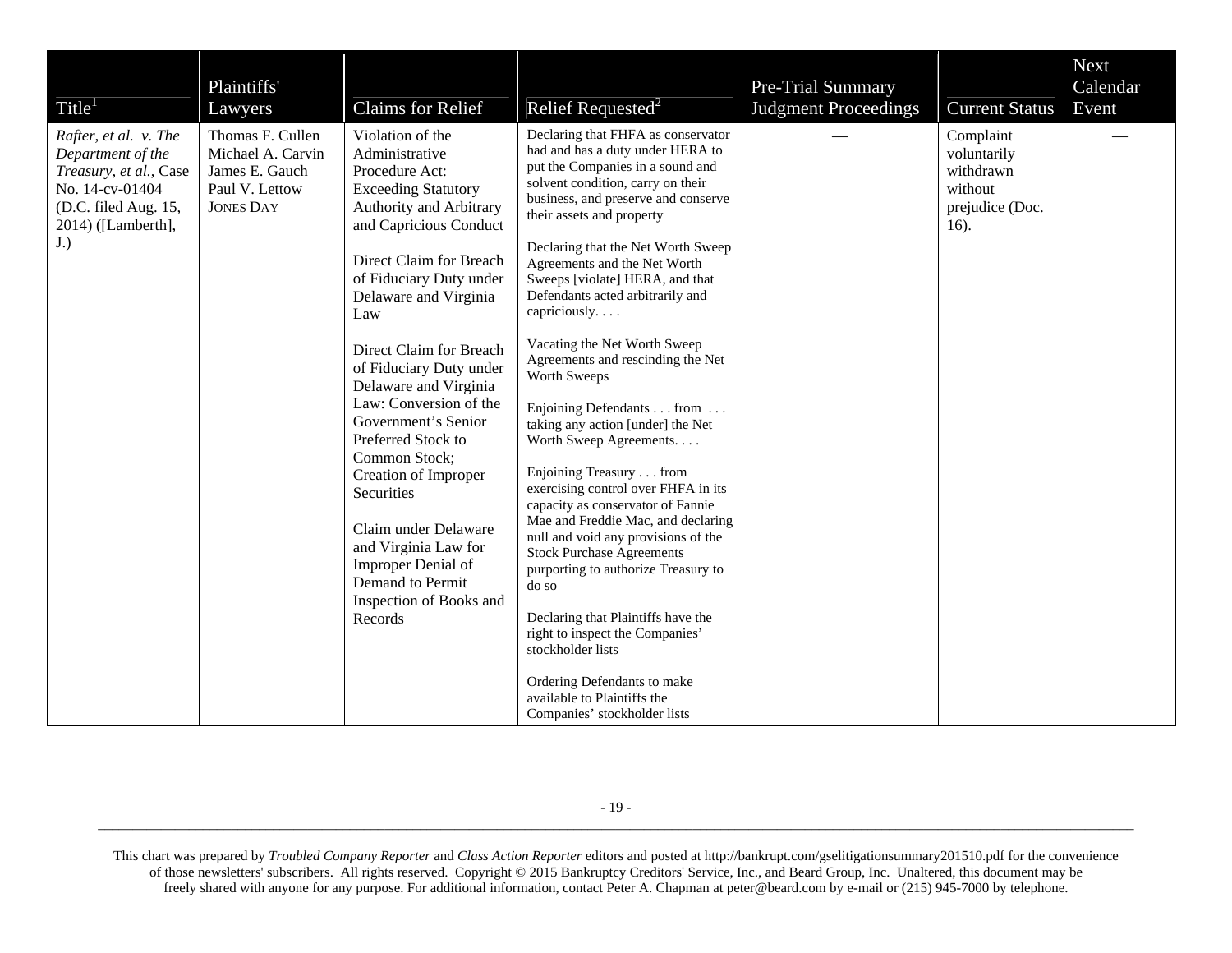| Title <sup>1</sup>                                                                     | Plaintiffs'<br>Lawyers                                                                                                                                             | <b>Claims for Relief</b>                                                                                                                    | Relief Requested <sup>2</sup>                                                                                                                                                                                                                                                                                                                                                               | <b>Pre-Trial Summary</b><br><b>Judgment Proceedings</b> | <b>Current Status</b>                                                                                                                                                                                                                                                                                                                        | <b>Next</b><br>Calendar<br>Event |
|----------------------------------------------------------------------------------------|--------------------------------------------------------------------------------------------------------------------------------------------------------------------|---------------------------------------------------------------------------------------------------------------------------------------------|---------------------------------------------------------------------------------------------------------------------------------------------------------------------------------------------------------------------------------------------------------------------------------------------------------------------------------------------------------------------------------------------|---------------------------------------------------------|----------------------------------------------------------------------------------------------------------------------------------------------------------------------------------------------------------------------------------------------------------------------------------------------------------------------------------------------|----------------------------------|
| Reid v. USA, Case<br>No. 14-152 (Ct. Fed.<br>Cl. filed Feb. 26,<br>2014) (Sweeney, J.) | Robert C. Schubert<br>Noah M. Schubert<br>Miranda P. Kolbe<br><b>SCHUBERT</b><br>JONCKHEER &<br>KOLBE LLP<br>Edward F. Haber<br>SHAPIRO HABER &<br><b>URMY LLP</b> | Derivatively on behalf<br>of FNMA:<br>Unlawful taking without<br>just compensation under<br>the Fifth Amendment to<br>the U.S. Constitution | Derivatively on behalf of<br>FNMA:<br>Finding that the United States<br>has unlawfully taken the private<br>property of Fannie Mae for<br>public use without just<br>compensation in violation of the<br>Takings Clause of the Fifth<br>Amendment to the U.S.<br>Constitution<br>Determining and awarding<br>Fannie Mae just compensation<br>for the Government's taking of<br>its property |                                                         | Answer due<br>within sixty days<br>after the close of<br>jurisdictional<br>discovery in<br>Fairholme v.<br><b>United States</b><br>(Doc. 13)<br>Granted<br>permission to<br>participate in<br>jurisdictional<br>discovery in<br>Fairholme. See<br>Doc. 59 filed in<br>Cacciapalle v.<br>United States,<br>Case No. 13-466<br>(Ct. Fed. Cl.). |                                  |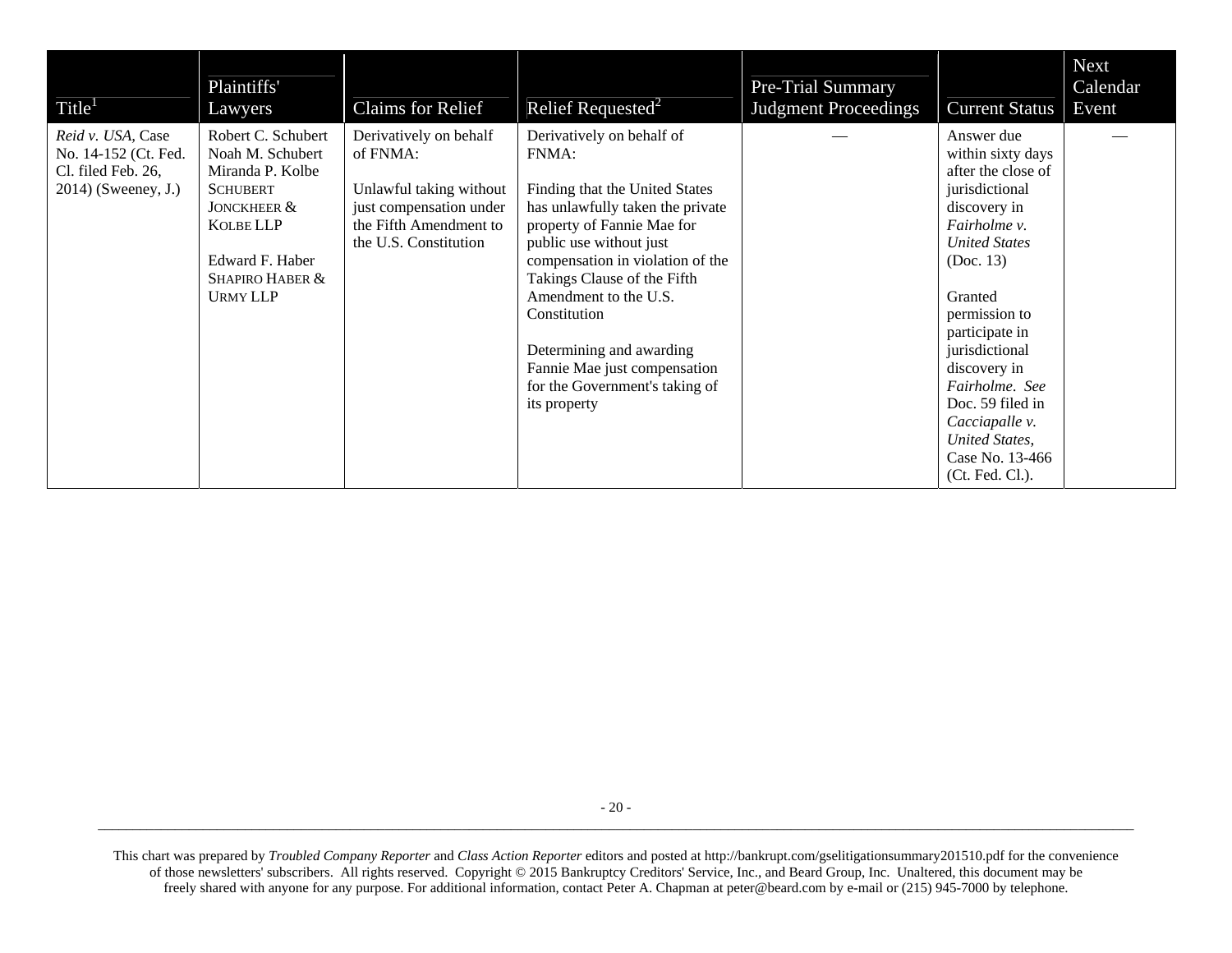| Title <sup>1</sup>                                                                                      | Plaintiffs'<br>Lawyers                                       | <b>Claims for Relief</b>                                                                                                                                                                | Relief Requested <sup>2</sup>                                                                                                                                                                                                                                                                                                                                                                                                                                                                                                                                                                                                                                                                                                                                                                                                                                           | Pre-Trial Summary<br><b>Judgment Proceedings</b> | <b>Current Status</b>                                                                           | <b>Next</b><br>Calendar<br>Event                                                                                          |
|---------------------------------------------------------------------------------------------------------|--------------------------------------------------------------|-----------------------------------------------------------------------------------------------------------------------------------------------------------------------------------------|-------------------------------------------------------------------------------------------------------------------------------------------------------------------------------------------------------------------------------------------------------------------------------------------------------------------------------------------------------------------------------------------------------------------------------------------------------------------------------------------------------------------------------------------------------------------------------------------------------------------------------------------------------------------------------------------------------------------------------------------------------------------------------------------------------------------------------------------------------------------------|--------------------------------------------------|-------------------------------------------------------------------------------------------------|---------------------------------------------------------------------------------------------------------------------------|
| Robinson v. FHFA,<br>et al., Case No. 15-<br>cv-00109 (E.D. Ky.<br>filed Oct. 23, 2015)<br>(Thapar, J.) | Robert B. Craig<br>TAFT STETTINIUS &<br><b>HOLLISTER LLP</b> | FHFA's conduct<br>exceeded its statutory<br>authority as conservator<br>Treasury's conduct<br>exceeded its statutory<br>authority<br>Treasury's conduct was<br>arbitrary and capricious | Declaring that the Net Worth<br>Sweep violate[s] HERA<br>and that Treasury acted<br>arbitrarily and capriciously<br>by executing the Net Worth<br>Sweep<br>Enjoining Treasury to return<br>to Fannie and Freddie all<br>dividend payments made<br>pursuant to the Net Worth<br>Sweep or, alternatively,<br>recharacterizing such payments<br>as a pay down of the liquidation<br>preference and a corresponding<br>redemption of Treasury's<br>Government Stock rather than<br>mere dividends<br>Vacating and setting aside the<br>Net Worth Sweep<br>Enjoining FHFA and Treasury<br>$\ldots$ from $\ldots$ taking any action<br>whatsoever pursuant to the Net<br>Worth Sweep<br>Enjoining FHFA from acting<br>at the instruction of Treasury or<br>any other agency of the<br>government and from re-<br>interpreting the duties of FHFA<br>as conservator under HERA |                                                  | Complaint Filed<br>(Doc. 1, Oct. 23,<br>2015)<br>Summonses<br>issued (Doc. 3,<br>Oct. 23, 2015) | $12/$ /2015 --<br>FHFA and<br>Treasury's<br>answers,<br>motions to<br>dismiss, or<br>other<br>responsive<br>pleadings due |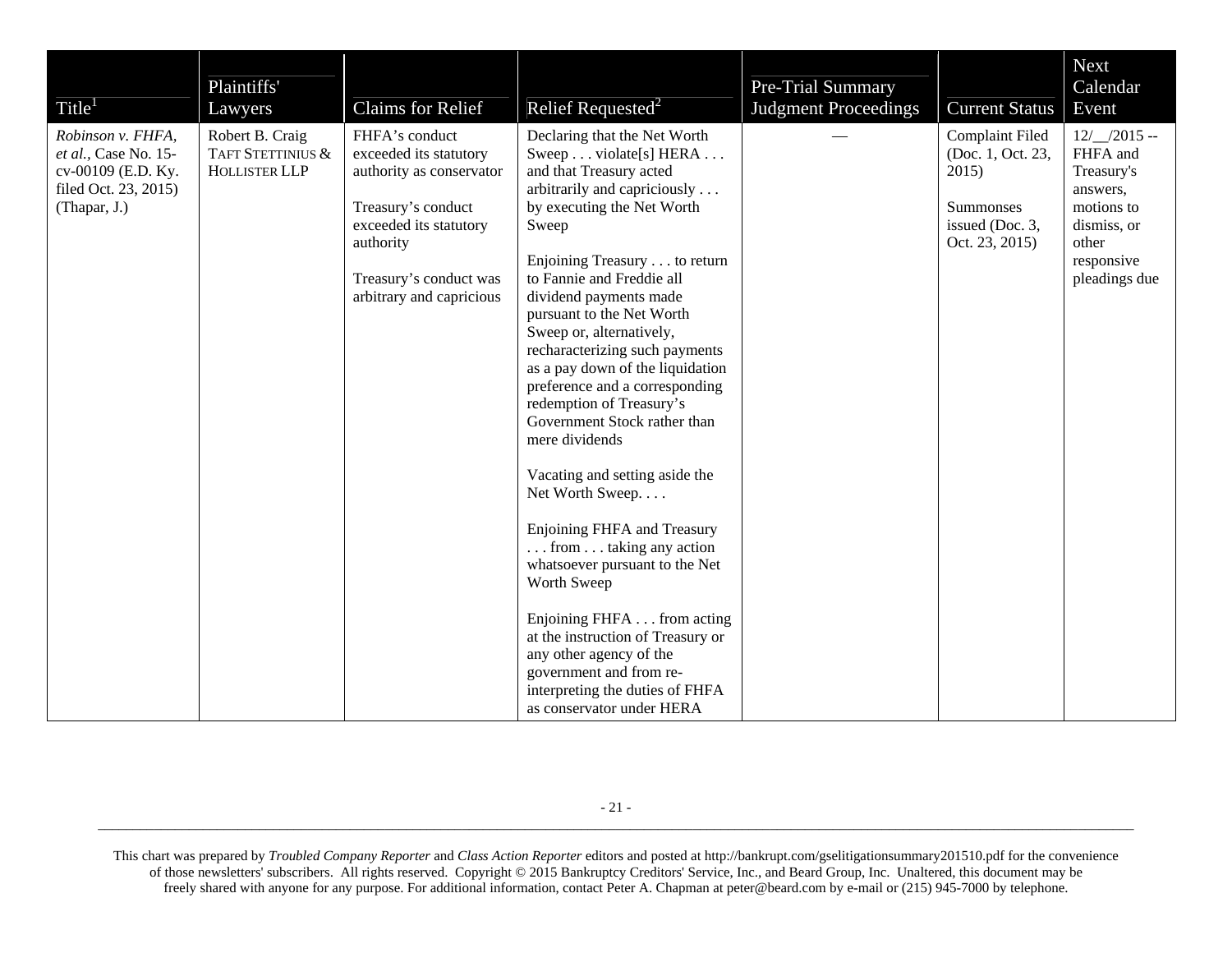| Title <sup>1</sup>                                                                                                                                      | Plaintiffs'<br>Lawyers                                                                                                                                  | Claims for Relief                                                                                  | Relief Requested <sup>2</sup>                                                                                                                                                                                                                                                                                                                                                                                                                                                                                                                                                                                        | <b>Pre-Trial Summary</b><br><b>Judgment Proceedings</b>                                   | Current Status                                 | <b>Next</b><br>Calendar<br>Event |
|---------------------------------------------------------------------------------------------------------------------------------------------------------|---------------------------------------------------------------------------------------------------------------------------------------------------------|----------------------------------------------------------------------------------------------------|----------------------------------------------------------------------------------------------------------------------------------------------------------------------------------------------------------------------------------------------------------------------------------------------------------------------------------------------------------------------------------------------------------------------------------------------------------------------------------------------------------------------------------------------------------------------------------------------------------------------|-------------------------------------------------------------------------------------------|------------------------------------------------|----------------------------------|
| Samuels, et al. v.<br><b>Federal Housing</b><br>Finance Agency, et<br>al., Case No. 13-cv-<br>22399 (S.D. Fla.<br>filed July $9, 2013$ )<br>(Cooke, J.) | Charles Elsesser, Jr.<br>Meena Jagannath<br><b>Betsy Havens</b><br><b>COMMUNITY</b><br><b>JUSTICE PROJECT</b><br><b>FLORIDA LEGAL</b><br>SERVICES, INC. | Violation of the<br>Administrative<br>Procedures Act<br>[Amended Complaint]<br>Filed (Doc. $30$ )] | Vacate and set aside as null and<br>void FHFA's decision to<br>indefinitely suspend payments<br>by Fannie Mae and Freddie Mac<br>to the Housing Trust Fund.<br>Declare that Federal Defendants<br>have violated the Administrative<br>Procedure Act by acting in an<br>arbitrary and capricious<br>$manner. \ldots$<br>Order the FHFA to instruct<br>Fannie Mae and Freddie Mac<br>that Federal Defendants'<br>challenged decisions to withhold<br>payments from the Housing<br>Trust Fund were null and void<br>and that Fannie Mae and Freddie<br>Mac must proceed as if those<br>decisions had never taken place. | Motion to Dismiss Filed<br>(Doc. 41)<br>Response Filed (Doc. 52)<br>Reply Filed (Doc. 61) | Case Dismissed<br>(Doc. 85, Sept.<br>29, 2014) |                                  |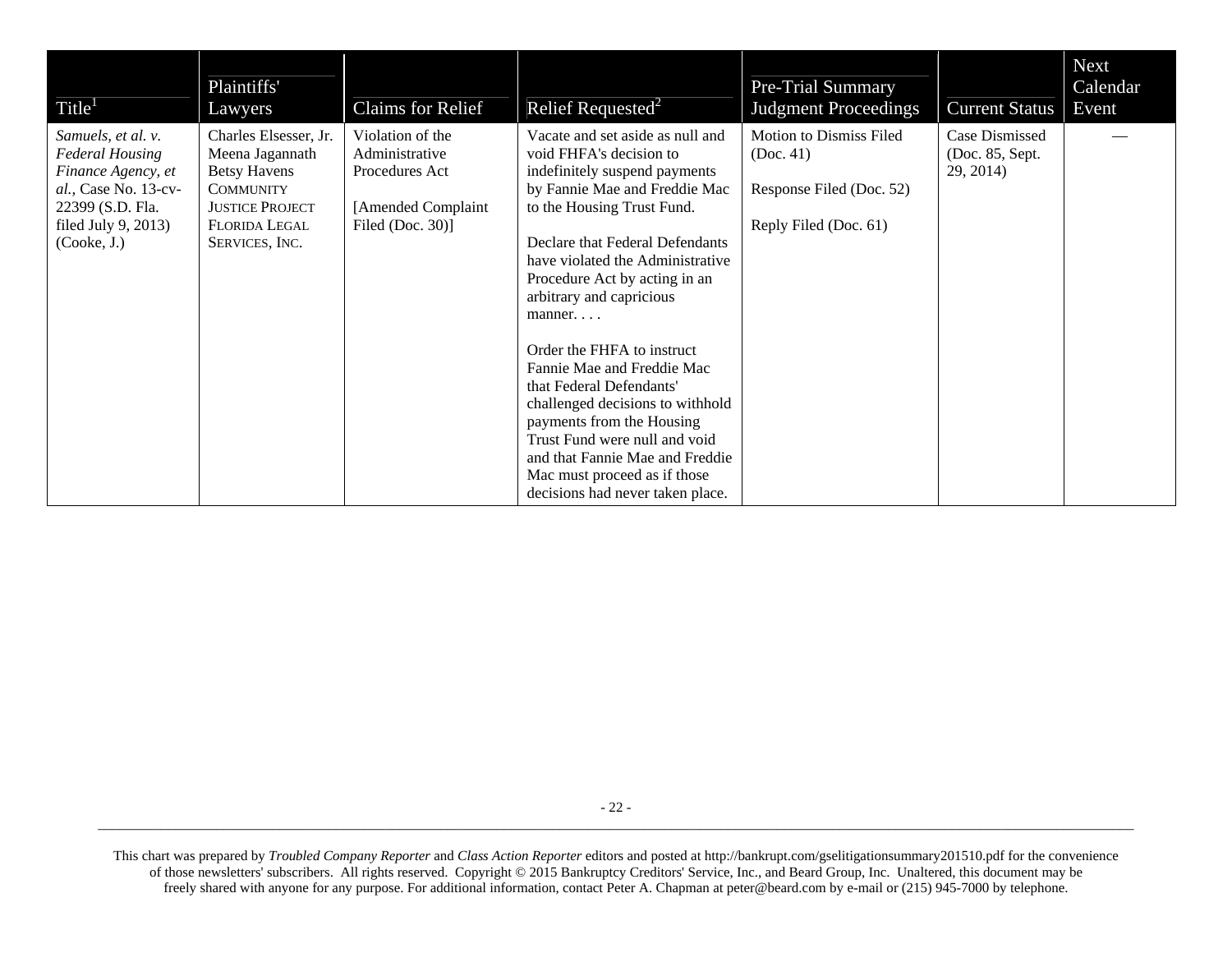| Title <sup>1</sup>                                                                                                                   | Plaintiffs'<br>Lawyers                                                                                                                       | <b>Claims for Relief</b>                                                                                                                                                                                                                                                                                                                                                                                                                                                    | Relief Requested <sup>2</sup>                                                                                                                                                                                                                                                                                                                                                                                                                                                                                                                                                                                                                                                                                                                                                                                                                                                                                                                                                                                                                                                                                                           | Pre-Trial Summary<br><b>Judgment Proceedings</b>                                                                                                                                                                                                                                                                                                                                                                                                                                                                                                                                       | <b>Current Status</b>                                       | <b>Next</b><br>Calendar<br>Event                                                                                                                                                                                                                     |
|--------------------------------------------------------------------------------------------------------------------------------------|----------------------------------------------------------------------------------------------------------------------------------------------|-----------------------------------------------------------------------------------------------------------------------------------------------------------------------------------------------------------------------------------------------------------------------------------------------------------------------------------------------------------------------------------------------------------------------------------------------------------------------------|-----------------------------------------------------------------------------------------------------------------------------------------------------------------------------------------------------------------------------------------------------------------------------------------------------------------------------------------------------------------------------------------------------------------------------------------------------------------------------------------------------------------------------------------------------------------------------------------------------------------------------------------------------------------------------------------------------------------------------------------------------------------------------------------------------------------------------------------------------------------------------------------------------------------------------------------------------------------------------------------------------------------------------------------------------------------------------------------------------------------------------------------|----------------------------------------------------------------------------------------------------------------------------------------------------------------------------------------------------------------------------------------------------------------------------------------------------------------------------------------------------------------------------------------------------------------------------------------------------------------------------------------------------------------------------------------------------------------------------------------|-------------------------------------------------------------|------------------------------------------------------------------------------------------------------------------------------------------------------------------------------------------------------------------------------------------------------|
| Saxton, et al. v. The<br><b>Federal Housing</b><br>Finance Agency, et.<br>al., Case No. 15-cv-<br>00047 (N.D. Iowa)<br>(Reade, C.J.) | Alexander M.<br>Johnson, Esq.<br>Sean P. Moore, Esq.<br>BROWN, WINICK,<br>GRAVES, GROSS,<br><b>BASKERVILLE AND</b><br>SCHOENEBAUM,<br>P.L.C. | FHFA's conduct<br>exceeds its statutory<br>authority as Conservator<br>Treasury's conduct<br>exceeded its statutory<br>authority<br>Violation of the<br>Administrative<br>Procedure Act:<br>Treasury's conduct was<br>arbitrary and capricious<br>Breach of contract<br>against FHFA as<br><b>Conservator of Fannie</b><br>and Freddie<br>Breach of implied<br>covenant of good faith<br>and fair dealing against<br>FHFA as<br><b>Conservator of Fannie</b><br>and Freddie | Declaring that the Net Worth<br>Sweep, and its adoption, are not in<br>accordance with and violate HERA<br>, and that Treasury acted<br>arbitrarily and capriciously by<br>executing the Net Worth Sweep.<br>Vacating and setting aside the Net<br>Worth Sweep<br>Enjoining Treasury to return to<br>FHFA as conservator of Fannie and<br>Freddie all dividend payments<br>[under] the Net Worth Sweep or,<br>alternatively, recharacterizing a<br>portion as a pay down of the<br>liquidation preference and a<br>corresponding partial redemption of<br>Treasury's Government Stock rather<br>than mere dividends.<br>Enjoining [Defendants from] taking<br>any action whatsoever pursuant to<br>the Net Worth Sweep.<br>Enjoining FHFA from acting at<br>the instruction of Treasury or any<br>other agency of the government and<br>from re-interpreting the duties of<br>FHFA as conservator under HERA.<br>Awarding Plaintiffs damages ,<br>including contractually-due<br>dividends on the preferred and<br>common stock for each quarter<br>when a dividend based on the net<br>worth of the Companies was paid to<br>Treasury. | Treasury's Motion to<br>Dismiss Filed (Doc. 19,<br>Sept. 4, 2015)<br>FHFA's Motion to Dismiss<br>Filed (Doc. 20, Sept. 4,<br>2015)<br>Government's Motion to<br>Stay Submission of<br><b>Administrative Record</b><br>(Doc. 18, Aug. 26, 2015)<br>Granted (Doc. 23, Oct. 2,<br>2015)<br>Fairholme's Motion to File<br>Sealed Amicus Brief (Doc.<br>29, Oct. 15, 2015)<br>Saxton Plaintiffs' Motion to<br>Stay Briefing (Doc. 31, Oct.<br>19, 2015) Denied (Doc. 34,<br>Oct. 21, 2015)<br><b>Saxton Plaintiffs' Response</b><br>to Motions to Dismiss Filed<br>(Doc. 35, Oct. 26, 2015) | Briefing on<br>Government's<br>Motions to<br><b>Dismiss</b> | $10/29/2015 -$<br>FHFA and<br>Treasury to a<br>joint resistance<br>to Fairholme's<br>motion to file<br>sealed <i>amicus</i><br>brief<br>$11/23/2015 -$<br>FHFA and<br>Treasury's<br>Replies in<br>support of<br>Motions to<br>Dismiss to be<br>filed |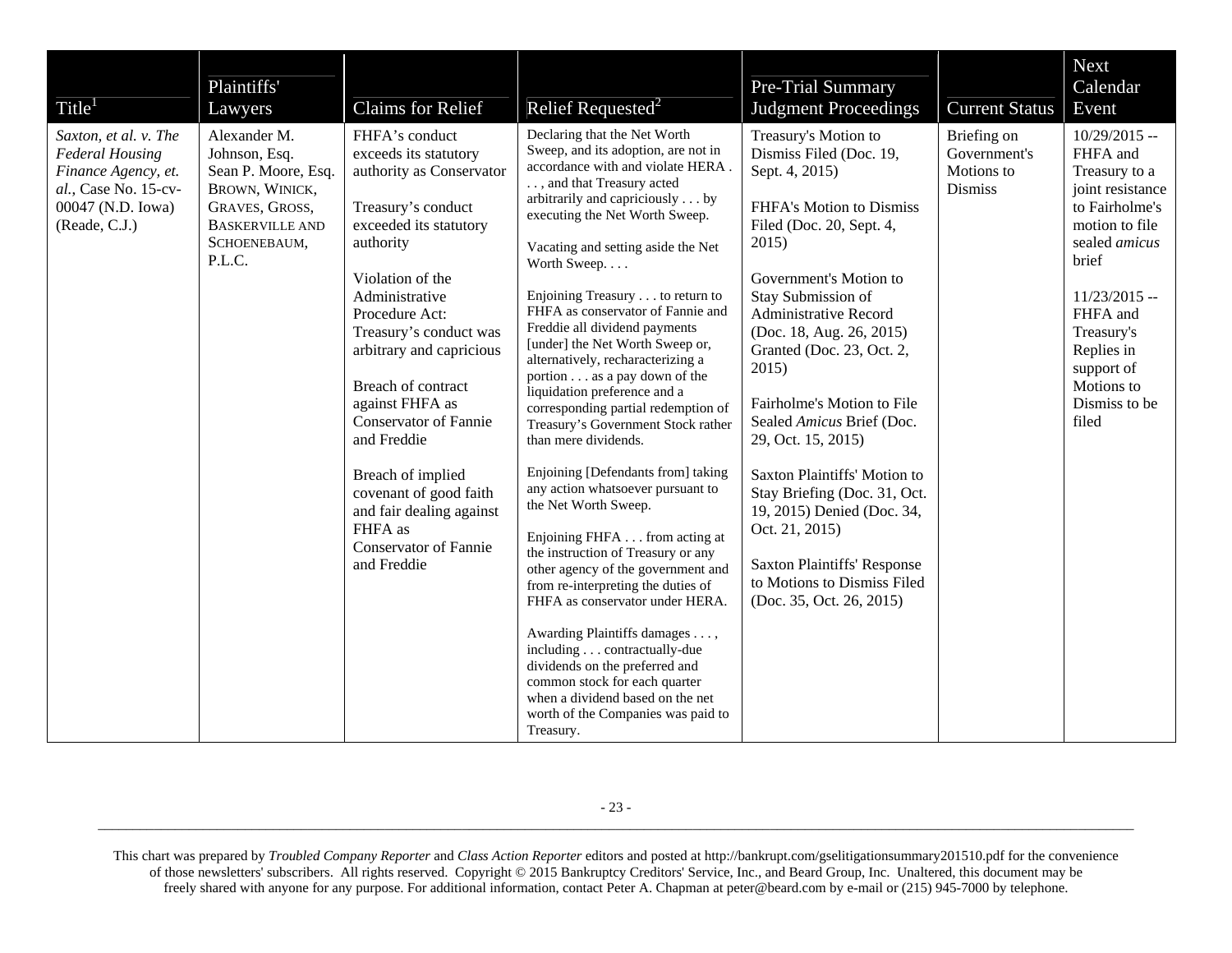| Title <sup>1</sup>                                                          | Plaintiffs'<br>Lawyers                                                                                                                                                                          | <b>Claims</b> for Relief                                                                                                                    | Relief Requested <sup>2</sup>                                                                                                                                                                                                                                                                                                                                                                      | Pre-Trial Summary<br><b>Judgment Proceedings</b> | <b>Current Status</b>                                                                                 | <b>Next</b><br>Calendar<br>Event |
|-----------------------------------------------------------------------------|-------------------------------------------------------------------------------------------------------------------------------------------------------------------------------------------------|---------------------------------------------------------------------------------------------------------------------------------------------|----------------------------------------------------------------------------------------------------------------------------------------------------------------------------------------------------------------------------------------------------------------------------------------------------------------------------------------------------------------------------------------------------|--------------------------------------------------|-------------------------------------------------------------------------------------------------------|----------------------------------|
| Shipmon v. USA,<br>Case No. 13-672 (Ct.<br>Fed. Cl. filed Sept.<br>12, 2013 | Noah M. Schubert<br>Robert C. Schubert<br>Miranda P. Kolbe<br><b>SCHUBERT</b><br><b>JONCKHEER &amp;</b><br><b>KOLBE LLP</b><br>Edward F. Haber<br><b>SHAPIRO HABER &amp;</b><br><b>URMY LLP</b> | Derivatively on behalf<br>of FNMA:<br>Unlawful taking without<br>just compensation under<br>the Fifth Amendment to<br>the U.S. Constitution | Derivatively on behalf of<br><b>FNMA:</b><br>Finding that the United States<br>has unlawfully taken the private<br>property of Fannie Mae for<br>public use without just<br>compensation in violation of the<br>Takings Clause of the Fifth<br>Amendment to the U.S.<br>Constitution<br>Determining and awarding<br>Fannie Mae just compensation<br>for the Government's taking of<br>its property |                                                  | Consolidated<br>with <i>Fisher</i> $v$ .<br>United States.<br>Case No. 13-608<br>$($ Ct. Fed. Cl. $)$ |                                  |